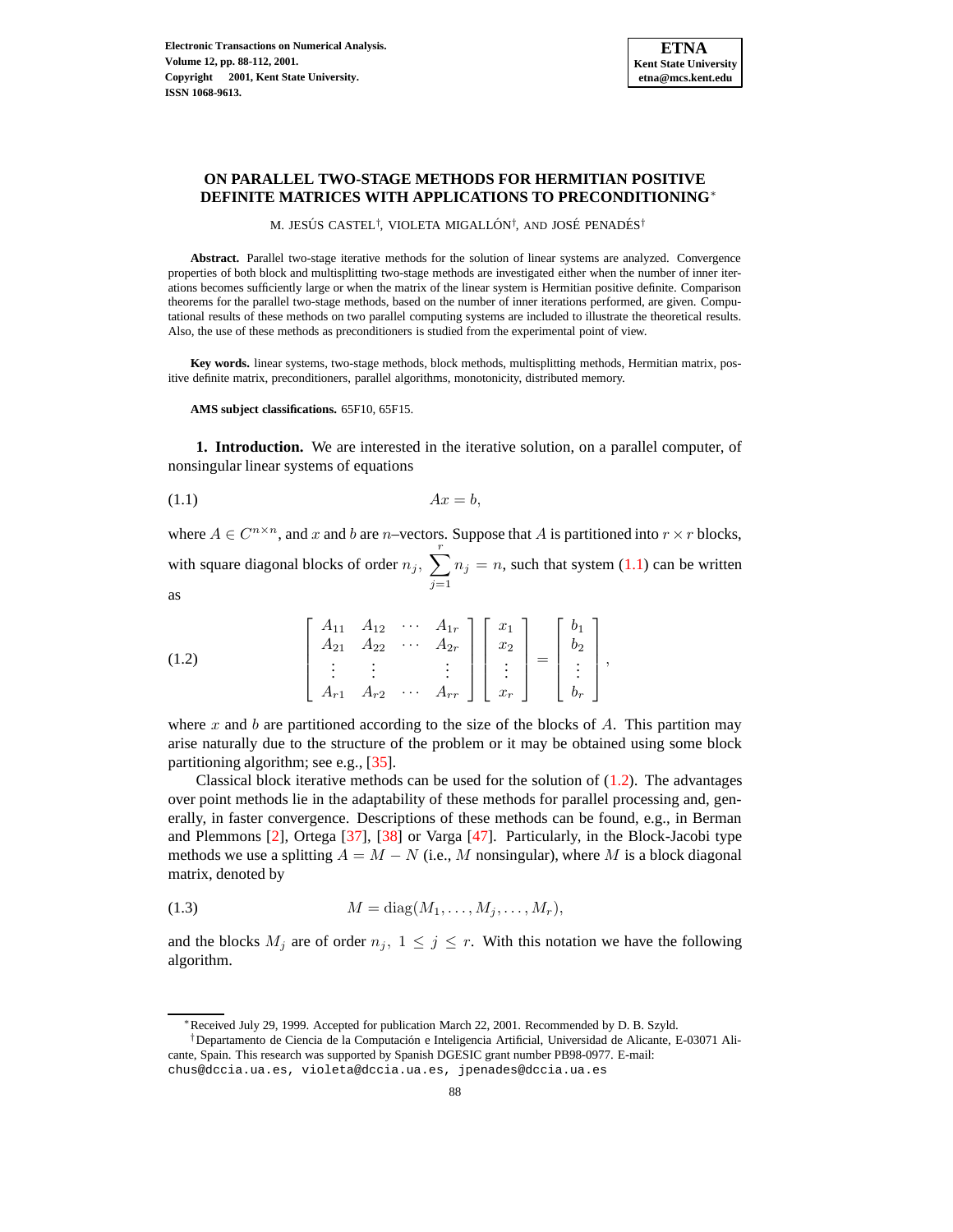<span id="page-1-2"></span><span id="page-1-0"></span>ALGORITHM 1. (BLOCK-JACOBI TYPE).  
\nGiven an initial vector 
$$
x^{(0)} = ((x_1^{(0)})^T, ..., (x_r^{(0)})^T)^T
$$
.  
\nFor  $l = 0, 1, 2, ...$ , until convergence.  
\nFor  $j = 1$  to  $r$   
\n $M_j x_j^{(l+1)} = (Nx^{(l)} + b)_j$ .

Note that in the standard Block-Jacobi method, the block diagonal matrix M, defined in  $(1.3)$ , consists of the diagonal blocks of A in  $(1.2)$ .

At each iteration l,  $l = 0, 1, 2, \ldots$ , of a Block-Jacobi type method, r independent linear systems of the form  $(1.4)$  need to be solved; therefore each linear system  $(1.4)$  can be solved by a different processor. However, when the order of the diagonal blocks  $M_j$ ,  $1 \leq j \leq r$ , is large, it is natural to approximate their solutions by using an iterative method, and thus we are in the presence of a two-stage iterative method; see e.g., [\[16\]](#page-19-1), [\[26\]](#page-20-4), [\[29\]](#page-20-5), [\[33\]](#page-20-6). In a formal way, for a block two-stage method, let us consider the splittings

<span id="page-1-1"></span>(1.5) 
$$
M_j = F_j - G_j, \quad 1 \le j \le r,
$$

and at each *outer* lth iteration perform, for each j,  $1 \leq j \leq r$ ,  $q(l, j)$  *inner* iterations of the iterative procedure defined by the splittings  $(1.5)$  to approximate the solution of  $(1.4)$ ; i.e., the following algorithm is performed.

<span id="page-1-4"></span>ALGORITHM 2. (BLOCK TWO-STAGE).

Given an initial vector  $x^{(0)} = ((x_1^{(0)})^T, \dots, (x_r^{(0)})^T)$ , and a sequence of numbers of inner iterations  $q(l, j)$ ,  $1 \leq j \leq r$ ,  $l = 0, 1, 2, \ldots$ .

For  $l = 0, 1, 2, \ldots$ , until convergence.

<span id="page-1-5"></span>(1.6)  
\nFor 
$$
j = 1
$$
 to  $r$   
\n $y_j^{(0)} = x_j^{(l)}$   
\nFor  $k = 1$  to  $q(l, j)$   
\n
$$
F_j y_j^{(k)} = G_j y_j^{(k-1)} + (Nx^{(l)} + b)_j
$$
\n
$$
x^{(l+1)} = ((y_1^{(q(l,1))})^T, (y_2^{(q(l,2))})^T, ..., (y_r^{(q(l,r))})^T)^T.
$$

When the number of inner iterations  $q(l, j)$  used to approximate each of the linear systems [\(1.4\)](#page-1-0) is the same for each j,  $1 \le j \le r$ , and for each outer step  $l = 0, 1, 2, \ldots$ , it is said that the method is *stationary*, while a *non-stationary* block two-stage method is such that a different number of inner iterations may be performed in each block and/or each outer step; see e.g., [\[6\]](#page-19-2) and [\[17\]](#page-20-7). Convergence properties of these algorithms were studied when the number of inner iterations becomes sufficiently large. Furthermore, convergence for monotone matrices and H–matrices was shown for any number of inner iterations; see e.g., Berman and Plemmons [\[2\]](#page-19-0) and Ostrowski [\[39\]](#page-20-8) for definitions. Parallel generalizations of those block two-stage methods, called two-stage multisplitting methods, have been analyzed by Bru, Migallón, Penadés and Szyld  $[8]$ ; see also,  $[6]$ ,  $[40]$  and  $[45]$ . Convergence was shown under conditions similar to those for the block methods.

The multisplitting technique was introduced by O'Leary and White [\[34\]](#page-20-11) and was further studied by other authors, e.g., Frommer and Mayer [\[12\]](#page-19-4), [\[13\]](#page-19-5), Neumann and Plemmons [\[32\]](#page-20-12), White  $[48]$ ,  $[49]$ ,  $[50]$ , Szyld and Jones  $[46]$ , Mas, Migallón, Penadés and Szyld  $[28]$  and Fuster, Migallón and Penadés  $[18]$ . This method consists of having a collection of splittings

<span id="page-1-3"></span>(1.7) 
$$
A = P_j - Q_j, \quad 1 \le j \le r,
$$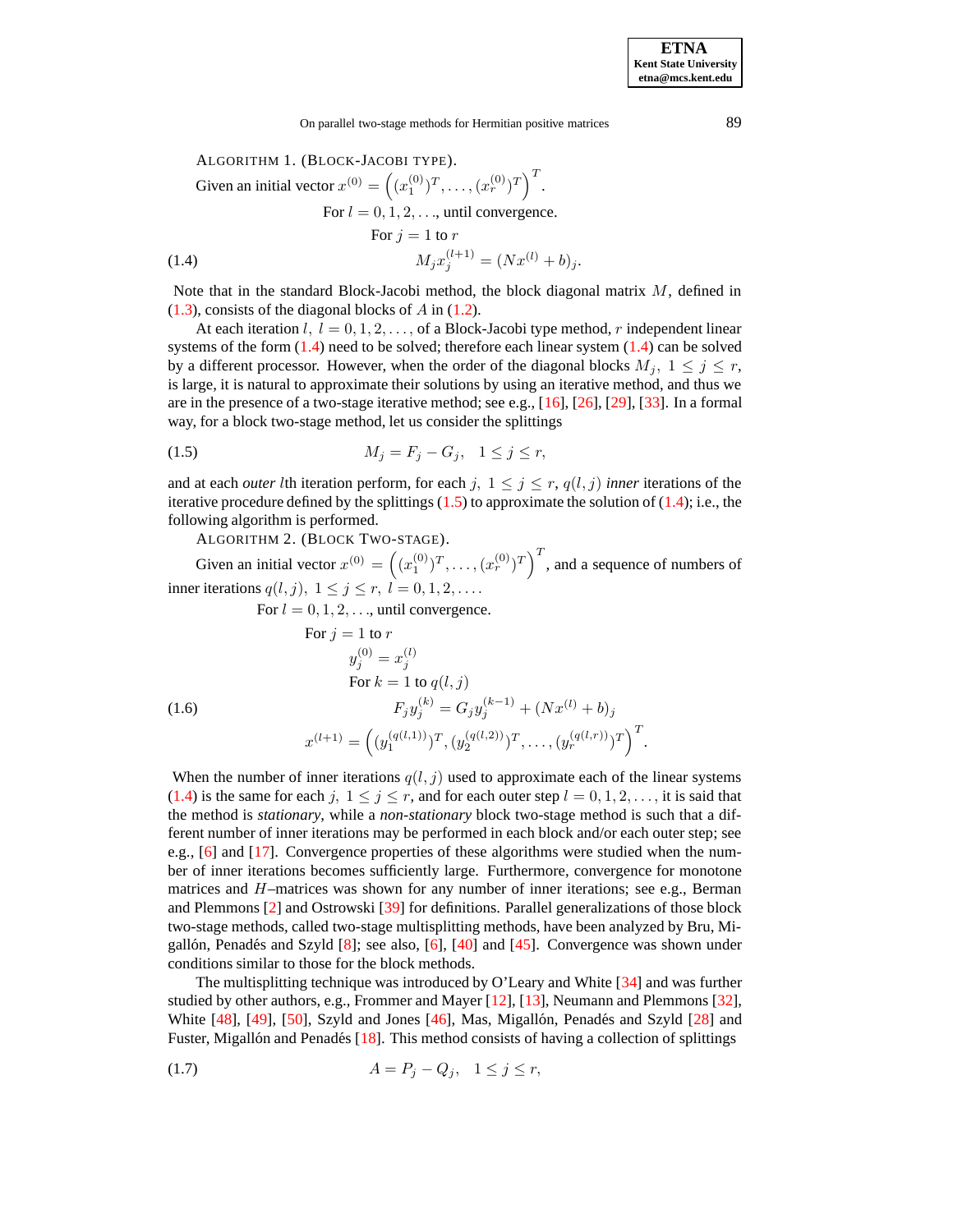and diagonal nonnegative weighting matrices  $E_j$  which add to the identity, and the following iteration is performed

<span id="page-2-0"></span>(1.8) 
$$
x^{(l+1)} = \sum_{j=1}^{r} E_j P_j^{-1} Q_j x^{(l)} + \sum_{j=1}^{r} E_j P_j^{-1} b, \quad l = 0, 1, 2, \dots,
$$

where  $x^{(0)}$  is an arbitrary initial vector. As it can be appreciated, Algorithm [1](#page-1-2) can be seen as a special case of the iterative scheme  $(1.8)$  when all the splittings  $(1.7)$  are the same, with  $P_j = M = \text{diag}(M_1, \dots, M_r)$  and the diagonal matrices  $E_j$  have ones in the entries corresponding to the diagonal block  $M_i$  and zeros otherwise. As in the case of the Block-Jacobi type methods, at each iteration  $l$  of [\(1.8\)](#page-2-0),  $r$  independent linear systems need to be solved. When these linear systems are not solved exactly, but rather their solutions approximated by using iterative methods based on splittings of the form

(1.9) 
$$
P_j = B_j - C_j, \quad 1 \le j \le r,
$$

<span id="page-2-1"></span>we obtain a two-stage multisplitting method, which corresponds to the following algorithm; see [\[8\]](#page-19-3).

ALGORITHM 3. (TWO-STAGE MULTISPLITTING).

Given an initial vector  $x^{(0)}$ , and a sequence of numbers of inner iterations  $q(l, j)$ ,  $1 \leq$  $j \leq r, l = 0, 1, 2, \ldots$ 

<span id="page-2-2"></span>For 
$$
l = 0, 1, 2, ...
$$
, until convergence.  
\nFor  $j = 1$  to  $r$   
\n $y_j^{(0)} = x^{(l)}$   
\nFor  $k = 1$  to  $q(l, j)$   
\n $B_j y_j^{(k)} = C_j y_j^{(k-1)} + (Q_j x^{(l)} + b)$   
\n $x^{(l+1)} = \sum_{j=1}^r E_j y_j^{(q(l,j))}$ .

Note that Algorithm [2](#page-1-4) can be seen as a particular case of Algorithm [3,](#page-2-1) setting  $P_j = M$ ,  $1 \leq$  $j \leq r$ , where M is the block diagonal matrix defined in [\(1.3\)](#page-0-2),  $B_j = \text{diag}(F_1, \ldots, F_r)$ , with  $F_j$ ,  $1 \leq j \leq r$ , defined in [\(1.5\)](#page-1-1), and  $E_j$ ,  $1 \leq j \leq r$ , are block matrices partitioned according to the size of the blocks of  $A$ , with the jth diagonal block equal to the identity and zeros elsewhere.

On the other hand, Algorithm  $\overline{3}$  $\overline{3}$  $\overline{3}$  reduces to the multisplitting method [\(1.8\)](#page-2-0) when the inner splittings are  $P_j = P_j - O$  and  $q(l, j) = 1, 1 \le j \le r, l = 0, 1, 2, \dots$  Moreover, Model A in Bru, Elsner and Neumann [\[4\]](#page-19-6) is a special case of Algorithm [3](#page-2-1) when the outer splittings [\(1.7\)](#page-1-3) are all  $A = A - O$ . The convergence of that Model A has been established for monotone matrices [\[4\]](#page-19-6), *H*–matrices [\[28\]](#page-20-14), and Hermitian positive definite matrices [\[9\]](#page-19-7).

In this paper we concentrate our study on Algorithms [2](#page-1-4) and [3](#page-2-1) when the coefficient matrix of the linear system  $(1.1)$  is Hermitian positive definite. Furthermore, we investigate the case when the number of inner iterations becomes sufficiently large. Convergence of Algorithm [2](#page-1-4) together with its generalization to the two-stage multisplitting Algorithm [3](#page-2-1) is analyzed in  $\S$ [3.](#page-3-0) We show that the convergence properties of Algorithm [2](#page-1-4) cannot always be extended to Algorithm [3.](#page-2-1) In  $\S4$  $\S4$  we study monotonicity results for the two-stage methods. Finally, in  $\S5$  $\S5$ we give some numerical results on distributed memory multicomputers, using these block two-stage methods not only as iterative methods but also as preconditioners for the conjugate gradient method. In  $\S$ [2,](#page-3-1) we present some definitions and preliminaries used later in the paper.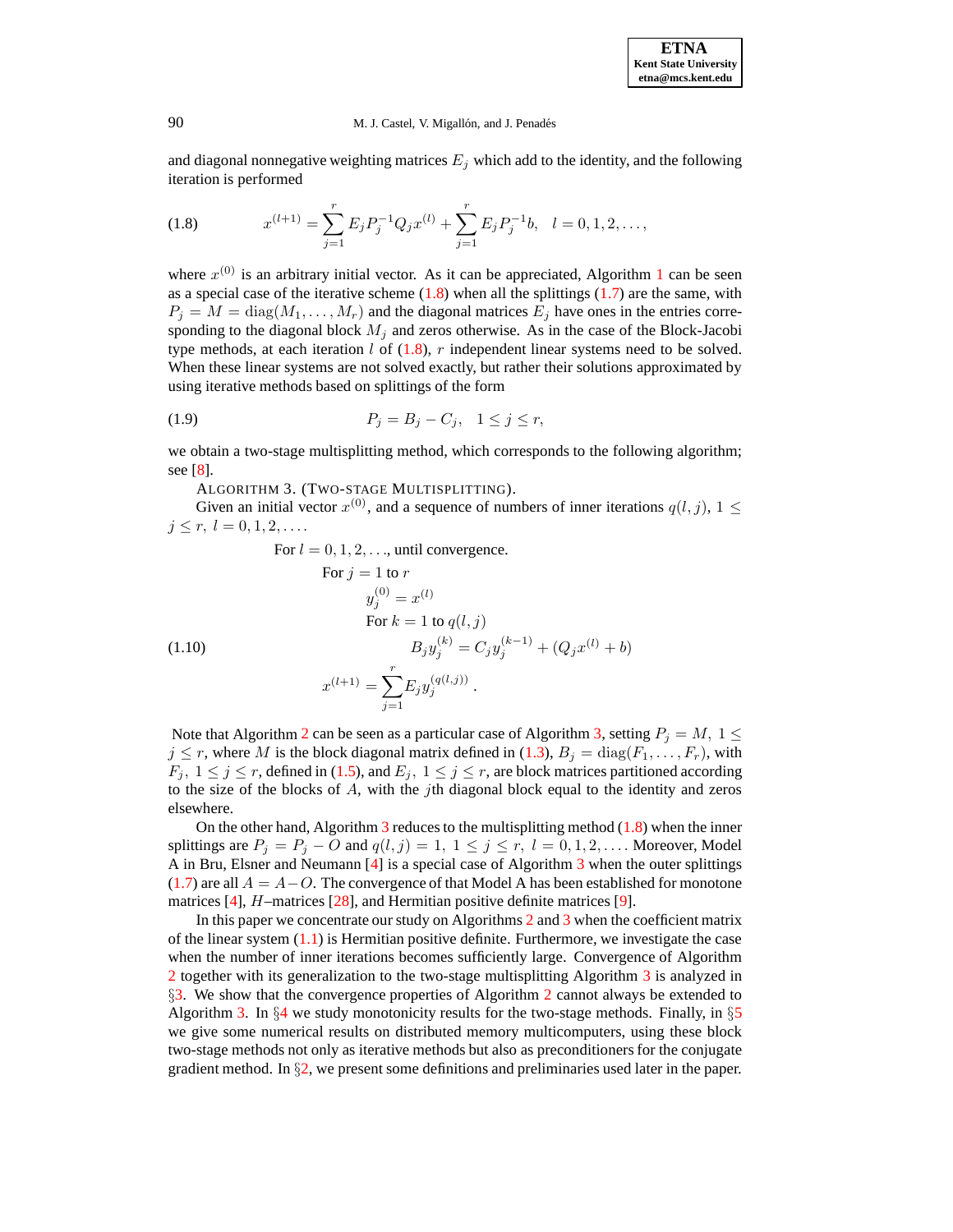On parallel two-stage methods for Hermitian positive matrices 91

<span id="page-3-1"></span>**2. Notation and preliminaries.** The transpose and the conjugate transpose of a matrix  $A \in C^{n \times n}$  are denoted by  $A^T$  and  $A^H$ , respectively. Similarly, given a vector  $x \in C^n$ ,  $x<sup>T</sup>$  and  $x<sup>H</sup>$  denote the transpose and the conjugate transpose of x, respectively. A matrix  $A \in C^{n \times n}$  is said to be symmetric if  $A = A^T$ , and Hermitian if  $A = A^H$ . Clearly, a real symmetric matrix is a particular case of a Hermitian matrix. A complex, not necessarily Hermitian matrix A, is called positive definite (positive semidefinite) if the real part of  $x^H A x$ is positive (nonnegative), for all complex  $x \neq 0$ . When A is Hermitian, this is equivalent to requiring that  $x^H Ax > 0$  ( $x^H Ax \ge 0$ ), for all complex  $x \ne 0$ . We use the notation  $A \succ O$  $(A \succeq O)$  for a matrix to be Hermitian positive definite (Hermitian positive semidefinite). In addition, a general matrix  $\vec{A}$  is positive definite (positive semidefinite) if and only if the Hermitian matrix  $A + A^H$  is positive definite (positive semidefinite). Given a matrix  $A \in$  $C^{n \times n}$ , the splitting  $A = M - N$  is called P–regular if the matrix  $M^H + N$  is positive definite. For any Hermitian positive definite matrix  $A \in C^{n \times n}$ ,  $\langle x, y \rangle = x^H A y$  defines an inner product on  $C^n$ . Thus,  $||x||_A = (x^H A x)^{1/2}$  is a vector norm on  $C^n$ . The matrix norm induced by that vector norm will also be denoted by  $\|\cdot\|_A$ . Furthermore, by  $\|\cdot\|_{\infty}$  we denote the infinite matrix norm; see e.g.,  $[2]$ ,  $[37]$ ,  $[38]$ , for an extensive bibliography on Hermitian matrices and positive definite matrices.

<span id="page-3-4"></span>THEOREM 2.1. Let  $A = M - N$  be a P–regular splitting of a Hermitian matrix A. *Then*  $\rho(M^{-1}N) < 1$  *if and only if A is positive definite.* 

<span id="page-3-5"></span>*Proof.* The proof of this theorem can be found, e.g., in Berman and Plemmons [\[2,](#page-19-0) Corollary 7.5.44] and Keller  $[25,$  Theorem 3].  $\Box$ 

LEMMA 2.2. *Given a nonsingular matrix A, and a matrix* T such that  $(I - T)^{-1}$ *exists, there is a unique pair of matrices* P, Q *such that* P *is nonsingular,* T = P <sup>−</sup><sup>1</sup>Q *and*  $A = P - Q$ . The matrices are  $P = A(I - T)^{-1}$  and  $Q = P - A$ .

*Proof.* See Lemma 8 of Lanzkron, Rose and Szyld [\[26\]](#page-20-4).  $\Box$ 

<span id="page-3-6"></span>LEMMA 2.3. Let  $A$  ≻ O. Assume the splitting  $A = B - C$  is P–regular. Given  $s ≥ 1$ , *there exists a unique splitting*  $A = P - Q$  *such that*  $(B^{-1}C)^s = P^{-1}Q$ *. Moreover, the splitting is P–regular.*

*Proof.* This result is Lemma 3.1 of [\[9\]](#page-19-7).  $\Box$ 

<span id="page-3-3"></span>LEMMA 2.4. Let  $T^{(l)}$ ,  $l = 0, 1, 2, \ldots$ , be a sequence of square complex matrices. *If there exists a matrix norm*  $\|\cdot\|$  *such that*  $\|T^{(l)}\| \leq \theta < 1$ ,  $l = 0, 1, 2, \ldots$ , *then*  $\lim_{l \to \infty} T^{(l)} T^{(l-1)} \cdots T^{(0)} = O.$ 

*Proof.* See Lemma 2 of Bru and Fuster [\[5\]](#page-19-8).  $\Box$ 

<span id="page-3-7"></span>THEOREM 2.5. Let  $A, B \in C^{n \times n}$  be Hermitian matrices. If either is positive definite, *then* AB *has real eigenvalues and is diagonalizable. If both* A *and* B *are positive definite, then the eigenvalues of* AB *are positive. Conversely, if* AB *has positive eigenvalues and either* A *or* B *is positive definite, then both are positive definite.*

*Proof.* See Theorem 6.2.3 of [\[37\]](#page-20-1).  $\Box$ 

<span id="page-3-0"></span>**3. Convergence.** In order to analyze the convergence of the block two-stage method and its generalization to the two-stage multisplitting method, we write Algorithm [3](#page-2-1) as the following iteration.

<span id="page-3-2"></span>
$$
(3.1) \t x^{(l+1)} = \sum_{j=1}^{r} E_j \left[ (B_j^{-1} C_j)^{q(l,j)} x^{(l)} + \sum_{i=0}^{q(l,j)-1} (B_j^{-1} C_j)^i B_j^{-1} \left( Q_j x^{(l)} + b \right) \right],
$$

cf. [\[8\]](#page-19-3). Let  $\xi$  be the exact solution of [\(1.1\)](#page-0-0) and let  $\epsilon^{(l+1)} = x^{(l+1)} - \xi$  be the error at the  $l + 1$ iteration. It is easy to prove that  $\xi$  is a fixed point of [\(3.1\)](#page-3-2). Thus

 $\epsilon^{(l+1)} = T^{(l)} \epsilon^{(l)} = \ldots = T^{(l)} T^{(l-1)} \cdots T^{(0)} \epsilon^{(0)}, \quad l = 0, 1, 2, \ldots,$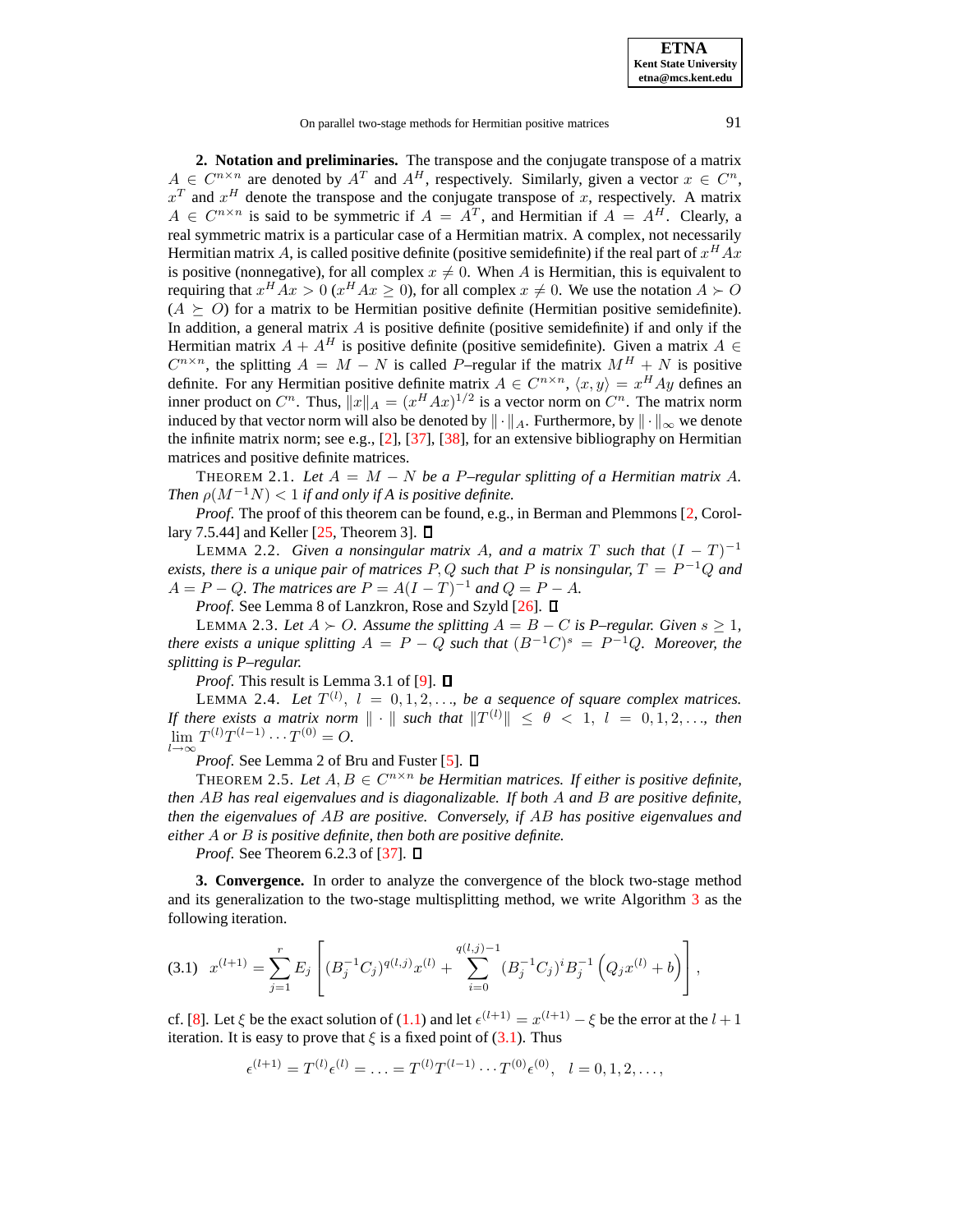where  $T^{(l)}$  are the iteration matrices

$$
T^{(l)} = \sum_{j=1}^{r} E_j \left[ (B_j^{-1} C_j)^{q(l,j)} + \sum_{i=0}^{q(l,j)-1} (B_j^{-1} C_j)^{i} B_j^{-1} Q_j \right],
$$

or equivalently

<span id="page-4-0"></span>(3.2) 
$$
T^{(l)} = \sum_{j=1}^{r} E_j \left[ (B_j^{-1} C_j)^{q(l,j)} + \left( I - (B_j^{-1} C_j)^{q(l,j)} \right) P_j^{-1} Q_j \right],
$$

cf. [\[8\]](#page-19-3). Thus, the sequence of error vectors  $\{\epsilon^{(l)}\}_{l=0}^{\infty}$  generated by iteration [\(3.1\)](#page-3-2) converges to the null vector if and only if  $\lim_{l \to \infty} T^{(l)} T^{(l-1)} \cdots T^{(0)} = O$ . Since the product of convergent matrices is not necessarily convergent, see e.g., Johnson and Bru [\[23\]](#page-20-17), or Robert, Charnay and Musy [\[42\]](#page-20-18), the convergence of Algorithm [3](#page-2-1) needs tools other than the spectral radius for its analysis.

<span id="page-4-1"></span>We first analyze the convergence of Algorithm [3](#page-2-1) for any convergent outer and inner splittings, and requiring that enough inner iterations are performed.

THEOREM 3.1. *Consider the nonsingular linear system [\(1.1\)](#page-0-0). Suppose that the outer splittings* [\(1.7\)](#page-1-3) are all  $A = P - Q$ , such that  $\rho(P^{-1}Q) < 1$ . Let  $P = B_j - C_j$ ,  $1 \leq j \leq r$ , *be convergent splittings. If*  $\lim_{l\to\infty} q(l,j) = \infty$ ,  $1 \leq j \leq r$ , *then the two-stage multisplitting* 

Algorithm [3](#page-2-1) converges to the solution of the linear system  $(1.1)$ , for any initial vector  $x^{(0)}$ .

*Proof.* Since  $A = P - Q$  is a convergent splitting, there exists an induced matrix norm  $\|\cdot\|$  such that  $\rho(P^{-1}Q) \leq \|P^{-1}Q\| < 1$ . Moreover, since  $\rho(B_j^{-1}C_j) < 1$ , and  $\lim_{l\to\infty} q(l,j) = \infty$ , then  $\lim_{l\to\infty} (B_j^{-1}C_j)^{q(l,j)} = O, 1 \le j \le r$ . Therefore, this implies  $\lim_{l\to\infty}\sum_{r=1}^{r}$ 

 $j=1$  $E_j (B_j^{-1} C_j)^{q(l,j)} = O$ . Hence, for all  $\epsilon > 0$  there exists an index  $l_0$  such that

$$
\|\sum_{j=1}^r E_j (B_j^{-1} C_j)^{q(l,j)}\| \le \epsilon, \text{ for all } l \ge l_0. \text{ Then, for } l \ge l_0, \text{ from (3.2) we obtain}
$$

$$
||T^{(l)}|| = ||\sum_{j=1}^{r} E_j (B_j^{-1} C_j)^{q(l,j)} + (I - \sum_{j=1}^{r} E_j (B_j^{-1} C_j)^{q(l,j)}) P^{-1} Q||
$$
  

$$
\leq \epsilon + (1 + \epsilon) ||P^{-1}Q|| = \alpha_{\epsilon}.
$$

Setting  $\epsilon < \frac{1 - ||P^{-1}Q||}{1 + ||P^{-1}Q||}$  $\frac{1 - \|P^{-1}Q\|}{1 + \|P^{-1}Q\|}$ , we have  $||T^{(l)}|| \le \alpha_{\epsilon} < 1$ . Hence, from Lemma [2.4,](#page-3-3) the convergence is proved.

Theorem [3.1](#page-4-1) may be regarded as an extension of Theorem 2.4 of [\[16\]](#page-19-1). Moreover, it generalizes Theorem [3](#page-2-1).1 of  $[8]$ , when all the outer splittings in Algorithm 3 are the same, and also Theorem 1 of [\[7\]](#page-19-9). Specifically, the assumption on the outer splitting  $A = P - Q$ , in [\[7\]](#page-19-9) and [\[8\]](#page-19-3), was  $||P^{-1}Q||_{\infty} < 1$ . Here we weaken that assumption by the more general  $\rho(P^{-1}Q)$  < 1. We point out that the formulation of Algorithm [3,](#page-2-1) with all the outer splittings being the same, allows us to include not only the block two-stage Algorithm [2](#page-1-4) but methods with overlapping in the above convergence result; see e.g.,  $[14]$ ,  $[15]$ ,  $[24]$ . However, when there are different outer splittings, Theorem [3.1](#page-4-1) may not be true as we illustrate with the following example.

EXAMPLE 3.2. Consider the matrix

$$
A = \left[ \begin{array}{rr} 2 & -1 \\ -1 & 2 \end{array} \right],
$$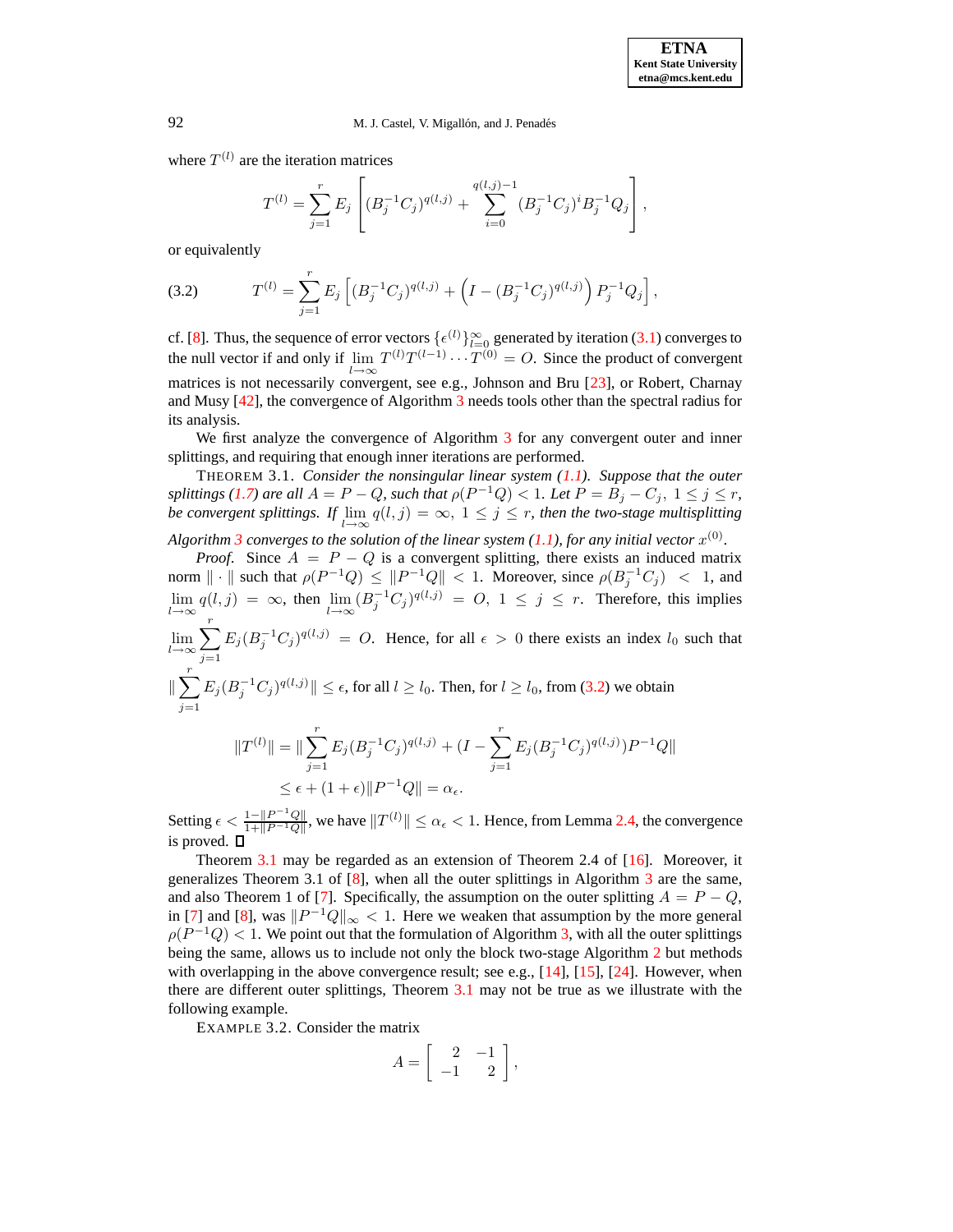and the splittings  $A = P_1 - Q_1 = P_2 - Q_2$ , where

$$
P_1 = \left[ \begin{array}{rr} 2 & 1 \\ -1 & 1 \end{array} \right] \quad \text{and} \quad P_2 = \left[ \begin{array}{rr} 1 & -1 \\ 1 & 2 \end{array} \right].
$$

Since  $P_1^{-1}Q_1 = \begin{bmatrix} 0 & 1 \\ 0 & 0 \end{bmatrix}$ 0 0 and  $P_2^{-1}Q_2 = \begin{bmatrix} 0 & 0 \\ 1 & 0 \end{bmatrix}$ 1 0 , then both splittings are convergent. Furthermore,  $\lceil$ consider the trivial inner splittings  $P_1 = \overline{P_1 - Q}$  and  $P_2 = P_2 - Q$ . Setting  $E_1 =$ 1 0 0 0 and  $E_2 = \begin{bmatrix} 0 & 0 \\ 0 & 1 \end{bmatrix}$ 0 1 , for any number of inner iterations the iteration matrices of Algorithm [3](#page-2-1) are

$$
T^{(l)} = E_1 P_1^{-1} Q_1 + E_2 P_2^{-1} Q_2 = \begin{bmatrix} 0 & 1 \\ 1 & 0 \end{bmatrix}, \quad l = 0, 1, 2, \dots,
$$

which are not convergent.

We recall, as was shown in [\[8\]](#page-19-3), that Theorem [3.1](#page-4-1) holds for different outer splittings  $A=P_j-Q_j,\ 1\leq j\leq r,$  with the additional hypothesis  $\|P_j^{-1}Q_j\|< 1,$  where  $\|\cdot\|$  denotes a weighted max-norm associated with a positive vector such as the infinite norm; see e.g., [\[22\]](#page-20-20), [\[41\]](#page-20-21).

REMARK 3.3. As an immediate consequence of Theorem [3.1](#page-4-1) we obtain the convergence of Algorithm [3,](#page-2-1) and therefore of Algorithm [2,](#page-1-4) applied to Hermitian positive definite matrices, when all outer splittings are the same, and both inner and outer splittings are P-regular.

<span id="page-5-1"></span>On the other hand, numerical experiments reported by some authors, see e.g., [\[6\]](#page-19-2), [\[7\]](#page-19-9), [\[8\]](#page-19-3), show that often few inner iterations produce good overall convergence results. In the rest of this section we analyze the convergence of algorithms [2](#page-1-4) and [3](#page-2-1) for any number of inner iterations. When  $A$  is Hermitian and positive definite, algorithms [2](#page-1-4) and [3](#page-2-1) may not converge even if the splittings are  $P$ –regular. We give here an example that illustrates this situation.

EXAMPLE 3.4. Consider the symmetric positive definite matrix

$$
A = \left[ \begin{array}{rr} 3 & -1 \\ -1 & 3 \end{array} \right],
$$

and let the P–regular splitting  $A = P - Q$  be given by

$$
P = \left[ \begin{array}{cc} 3 & 0 \\ 0 & 3 \end{array} \right], \quad Q = \left[ \begin{array}{cc} 0 & 1 \\ 1 & 0 \end{array} \right].
$$

Note that the matrix  $Q$  is not positive semidefinite. Consider further the  $P$ –regular splittings of  $P = B_1 - C_1 = B_2 - C_2$ , where

$$
B_1 = B_2 = \left[ \begin{array}{cc} 2 & 0 \\ 0 & 2 \end{array} \right], \quad C_1 = C_2 = \left[ \begin{array}{cc} -1 & 0 \\ 0 & -1 \end{array} \right].
$$

Setting  $E_1 = \begin{bmatrix} 1 & 0 \\ 0 & 0 \end{bmatrix}$ 0 0 and  $E_2 = \begin{bmatrix} 0 & 0 \\ 0 & 1 \end{bmatrix}$ 0 1 , a simple calculation shows that the iteration matrices of the two-stage multisplitting method with  $q(l, j) = 1, j = 1, 2, l = 0, 1, 2, \ldots$ are all

$$
T^{(l)} = \begin{bmatrix} -0.5 & 0.5 \\ 0.5 & -0.5 \end{bmatrix}, l = 0, 1, 2, \dots,
$$

<span id="page-5-0"></span>that have spectral radius equal to 1, and thus are not convergent.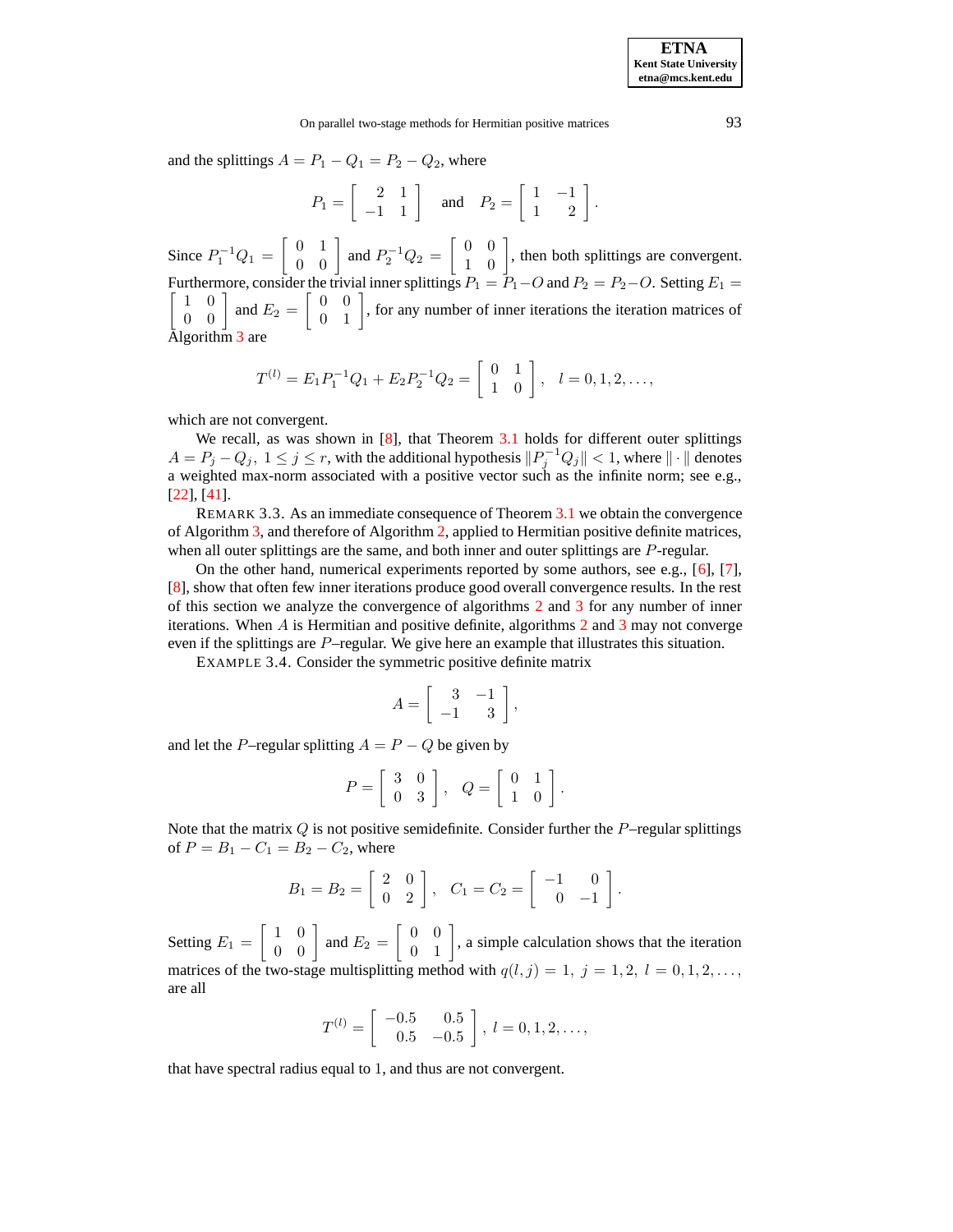THEOREM 3.5. *Consider the linear system [\(1.2\)](#page-0-1), with*  $A \succ O$ . Let  $A = M - N$ *, where*  $M = \text{diag}(M_1, \ldots, M_r)$  *is the block diagonal matrix defined in* [\(1.3\)](#page-0-2)*. Suppose that* M *is Hermitian and* N *is positive semidefinite. Let*  $M_j = F_j - G_j$ ,  $1 \leq j \leq r$ , *be* P–regular *splittings. Assume that the sequences of inner iterations*  $q(l, j)$ ,  $l = 0, 1, 2, ..., 1 \leq j \leq r$ , *are bounded. Then, the block two-stage Algorithm [2](#page-1-4) converges to the solution of the linear system* [\(1.2\)](#page-0-1), for any initial vector  $x^{(0)}$ .

*Proof*. In order to analyze the convergence of the block two-stage Algorithm [2,](#page-1-4) let us denote

<span id="page-6-3"></span>(3.3) 
$$
H^{(l)} = \text{diag}\left((F_1^{-1}G_1)^{q(l,1)}, \ldots, (F_r^{-1}G_r)^{q(l,r)}\right), \ l = 0, 1, 2, \ldots.
$$

Then, from [\(3.2\)](#page-4-0), the iteration matrices of Algorithm [2](#page-1-4) can be written as follows

<span id="page-6-0"></span>(3.4) 
$$
T^{(l)} = H^{(l)} + (I - H^{(l)})M^{-1}N.
$$

By hypotheses,  $M_j = F_j - G_j$  is a P–regular splitting of the Hermitian positive definite matrix  $M_j$ ,  $1 \leq j \leq r$ . Then, from Theorem [2.1,](#page-3-4)  $\rho(F_j^{-1}G_j) < 1$ ,  $1 \leq j \leq r$ , and therefore  $I - (F_j^{-1}G_j)^{q(l,j)}$  is a nonsingular matrix, for all  $j, l, 1 \le j \le r, l = 0, 1, 2, \ldots$ . Thus, for each j, l, from Lemma [2.2,](#page-3-5) there exists a unique pair of matrices  $P_j^{(l)} = M_j (I - )$  $(F_j^{-1}G_j)^{q(l,j)})^{-1}$  and  $Q_j^{(l)} = P_j^{(l)} - M_j$  such that  $(F_j^{-1}G_j)^{q(l,j)} = (P_j^{(l)})^{-1}Q_j^{(l)}$ . Moreover, from Lemma [2.3,](#page-3-6) the splitting  $M_j = P_j^{(l)} - Q_j^{(l)}$  is also P-regular. For each  $l, l = 0, 1, 2, \ldots$ , let us consider the matrices

$$
P^{(l)} = \text{diag}(P_1^{(l)}, \dots, P_r^{(l)}), \ \ Q^{(l)} = \text{diag}(Q_1^{(l)}, \dots, Q_r^{(l)}).
$$

Clearly,  $M = P^{(l)} - Q^{(l)}$  is a P-regular splitting and  $P^{(l)} = M(I - H^{(l)})^{-1}$ . From [\(3.4\)](#page-6-0), it follows that

<span id="page-6-2"></span>(3.5) 
$$
T^{(l)} = I - (I - H^{(l)})(I - M^{-1}N) = I - (I - H^{(l)})M^{-1}A = I - (P^{(l)})^{-1}A.
$$

Thus, it is easy to see that

<span id="page-6-1"></span>
$$
A - (T^{(l)})^H A T^{(l)} = ((P^{(l)})^{-1} A)^H [(P^{(l)})^H + P^{(l)} - A] ((P^{(l)})^{-1} A)
$$
  
(3.6)
$$
= ((P^{(l)})^{-1} A)^H [(P^{(l)})^H + Q^{(l)} + N] ((P^{(l)})^{-1} A).
$$

Since  $(P^{(l)})^H + Q^{(l)}$  is positive definite and N is positive semidefinite, from [\(3.6\)](#page-6-1) it follows that the Hermitian matrix  $A - (T^{(l)})^H A T^{(l)}$  is positive definite. Then, using the vector norm  $\|\cdot\|_A$  we obtain

$$
||T^{(l)}x||_A^2 = x^H (T^{(l)})^H A T^{(l)} x < x^H A x = ||x||_A^2, \text{ for all } x \neq 0, l = 0, 1, 2, \dots
$$

Thus,  $||T^{(l)}||_A < 1$ ,  $l = 0, 1, 2, \ldots$  Since the sequences  $\{q(l,j)\}_{l=0}^{\infty}$ ,  $1 \le j \le r$ , are bounded, there is a finite number of different iteration matrices and therefore there exists a real constant  $0\leq \theta < 1$  such that  $\|T^{(l)}\|_{A}\leq \theta < 1,~l=0,1,2,\ldots.$  Then, from Lemma [2.4,](#page-3-3) the proof is completed.  $\Box$ 

We point out that in Theorem [3.5,](#page-5-0) the hypotheses on the outer splitting  $A = M - N$  imply that this splitting is  $P$ –regular. However, Example [3.4](#page-5-1) shows that the  $P$ –regularity of the outer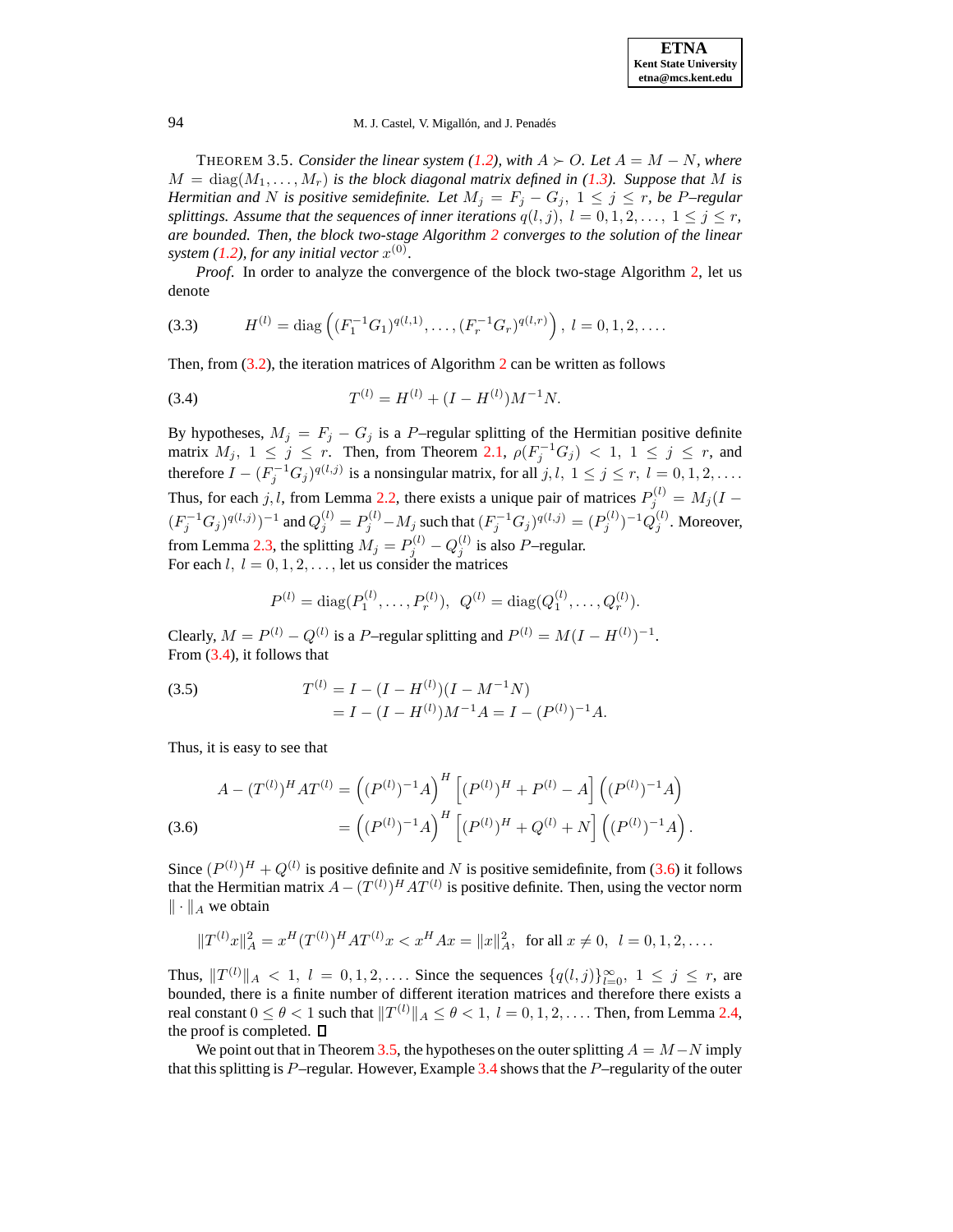splitting  $A = M - N$  alone does not guarantee convergence, when N is not positive semidefinite. On the other hand, the hypothesis on the sequences of inner iterations in Theorem [3.5](#page-5-0) is very realistic in practice, since there is always a maximum number of inner iterations in each block. Nevertheless, following [\[5\]](#page-19-8) this condition can be weakened by the assumption that there exists a subsequence  $\{l_k\}_{k=0}^{\infty}$  such that the sequences  $\{q(l_k,j)\}_{k=0}^{\infty}$ ,  $1 \le j \le r$ , are bounded.

On the other hand, the proof of Theorem [3.5](#page-5-0) shows that each iteration matrix of the block two-stage Algorithm [2](#page-1-4) is induced by a unique P–regular splitting. We establish this result in the following corollary.

<span id="page-7-1"></span>COROLLARY 3.6. *Consider the linear system* [\(1.2\)](#page-0-1), with  $A \succ O$ . Let  $A = M - N$ , *where*  $M = diag(M_1, \ldots, M_r)$  *is the block diagonal matrix defined in* [\(1.3\)](#page-0-2)*. Suppose that M* is *Hermitian and N* is positive semidefinite. Let  $M_j = F_j - G_j$ ,  $1 \leq j \leq r$ , be P–regular *splittings. Then, the unique splitting induced by each iteration matrix*  $T^{(l)}$ *,*  $l = 0, 1, 2, \ldots$ *, of the block two-stage Algorithm [2](#page-1-4) is* P*–regular.*

*Proof.* From the proof of Theorem [3.5,](#page-5-0)  $\rho(T^{(l)}) < 1$ ,  $l = 0, 1, 2, \ldots$  Then, for each l, from Lemma [2.2,](#page-3-5) there exists a unique pair of matrices  $B_l = A(I - T^{(l)})^{-1}$  and  $C_l = B_l - A$ such that  $T^{(l)} = B_l^{-1}C_l$ . From [\(3.5\)](#page-6-2),  $B_l = A(I - T^{(l)})^{-1} = M(I - H^{(l)})^{-1}$ , where  $H^{(l)}$  is given in [\(3.3\)](#page-6-3). Now, following the proof of Theorem [3.5,](#page-5-0) the matrix  $B_l^H + C_l = B_l^H + B_l - A_l^H$ is positive definite.  $\square$ 

Convergence results of Theorem [3.5](#page-5-0) are based on P–regular splittings of a Hermitian matrix. It is well-known when the Jacobi, Gauss-Seidel and SOR splittings (and their blocks versions) of a Hermitian positive definite matrix are P–regular; see e.g., [\[2\]](#page-19-0), [\[36\]](#page-20-22). Another class of P–regular splittings is given by the unique splitting induced by the iteration matrix of an alternating method, such as the SSOR method, based on two  $P$ –regular splittings; see [\[1\]](#page-19-12). However, in Theorem [3.5](#page-5-0) we have also assumed that in the outer splitting  $A = M - N$ ,  $N$  is positive semidefinite. A simple way to ensure the hypotheses on the outer splitting in that theorem is done as follows. Let  $A = \overline{M} - \overline{N}$  be the Block-Jacobi splitting of A, i.e.,  $\bar{M} = \text{diag}(A_{11}, \ldots, A_{rr})$ . Let us consider square diagonal nonnegative matrices  $D_j$ , of size  $n_j, 1 \leq j \leq r$ , such that  $\bar{N} + \text{diag}(D_1, \ldots, D_r)$  is positive semidefinite. Then the splitting  $A = M - N$ , where

<span id="page-7-2"></span>(3.7)  $M = \text{diag}(M_1, \ldots, M_r), \quad M_j = A_{jj} + D_j, \quad N = \bar{N} + \text{diag}(D_1, \ldots, D_r),$ 

satisfies the assumptions of Theorem [3.5.](#page-5-0)

Another way to get splittings satisfying the hypotheses of that theorem consists in using a relaxation parameter  $\omega$  in the outer splitting so that the new splitting will be  $A = \frac{1}{\omega}M (\frac{1-\omega}{\omega}M+N)$ . If  $A = M - N$  is a P-regular splitting, for certain values of  $\omega$  ( $0 < \omega \leq 0.5$ ) we obtain the assumptions needed in Theorem [3.5.](#page-5-0)

<span id="page-7-0"></span>**THEOREM 3.7.** *Consider the linear system* [\(1.1\)](#page-0-0), with  $A \succ O$ . Let  $A = P_j - Q_j$ ,  $1 \leq$  $j \leq r$ , where  $P_j$  is Hermitian and  $Q_j$  is positive semidefinite. Let  $P_j = B_j - C_j,~1 \leq j \leq r,$ 

*be* P–regular splittings and  $E_j = \alpha_j I$ ,  $1 \leq j \leq r$ , with  $\alpha_j > 0$ ,  $\sum_{j=1}^{r}$  $j=1$  $\alpha_j = 1$ . *Assume* 

*further that the sequences of numbers of inner iterations*  $q(l, j)$ ,  $l = 0, 1, 2, ..., 1 \leq j \leq r$ , *are bounded. Then, the two-stage multisplitting Algorithm [3](#page-2-1) converges to the solution of the linear system* [\(1.1\)](#page-0-0), for any *initial* vector  $x^{(0)}$ .

*Proof.* Define  $T_j^{(l)} = (B_j^{-1}C_j)^{q(l,j)} + (I - (B_j^{-1}C_j)^{q(l,j)}) P_j^{-1}Q_j$ ,  $l = 0, 1, 2, \ldots$ ,  $1 \leq j \leq r$ . For each  $l, j, T_j^{(l)}$  is the iteration matrix of a two-stage iterative method to solve the linear system [\(1.1\)](#page-0-0), where the outer splitting is  $A = P_j - Q_j$ , the inner splitting is  $P_j = B_j - C_j$ , and  $q(l, j)$  is the number of inner iterations, cf. [\[33\]](#page-20-6). Then, from Corollary 2.1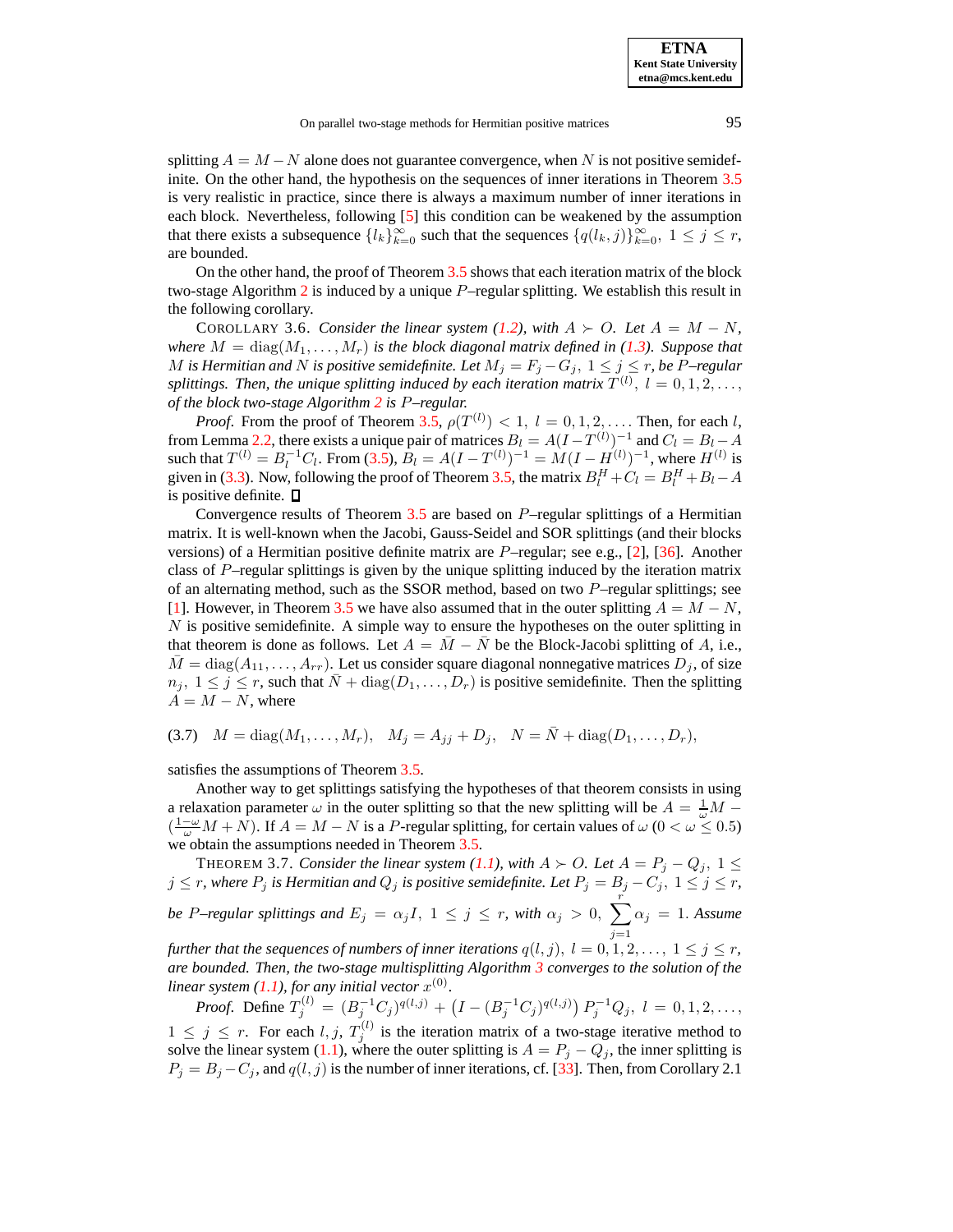of [\[29\]](#page-20-5), the unique splitting  $A = R_j^{(l)} - S_j^{(l)}$  induced by the iteration matrix  $T_j^{(l)}$  is P-regular. Thus, we can write the iteration matrices  $T^{(l)}$  defined in [\(3.2\)](#page-4-0) as follows.

$$
T^{(l)} = \sum_{j=1}^{r} E_j T_j^{(l)}, \text{ with } T_j^{(l)} = (R_j^{(l)})^{-1} S_j^{(l)}.
$$

For each  $l, l = 0, 1, 2, \ldots$ , the matrix  $T^{(l)}$  can be viewed as the iteration matrix of a multisplitting method using the P–regular splittings  $A = R_j^{(l)} - S_j^{(l)}$ ,  $1 \le j \le r$ , and weighting matrices  $E_j$ ,  $1 \leq j \leq r$ . Hence, from Theorem 3.2 of [\[31\]](#page-20-23), if  $E_j = \alpha_j I$ , the unique splitting  $A = U^{(l)} - V^{(l)}$  induced by each iteration matrix  $T^{(l)}$  is also P-regular, and then  $\rho(T^{(l)}) < 1, l = 0, 1, 2, \ldots$  Taking into account that  $T^{(l)} = (U^{(l)})^{-1}V^{(l)}$ , it is easy to see that, for  $l = 0, 1, 2, ...,$ 

$$
A - (T^{(l)})^H A T^{(l)} = ((U^{(l)})^{-1} A)^H [(U^{(l)})^H + U^{(l)} - A] ((U^{(l)})^{-1} A),
$$

and then, since the splittings  $A = U^{(l)} - V^{(l)}$  are P-regular, the Hermitian matrices  $A$  –  $(T^{(l)})^H A T^{(l)}$  are positive definite, i.e.,

$$
x^H \left[ A - (T^{(l)})^H A T^{(l)} \right] x = x^H A x - (T^{(l)} x)^H A T^{(l)} x > 0, \text{ for all } x \neq 0.
$$

Then  $||T^{(l)}x||_A < ||x||_A$ , for all  $x \neq 0$ , and therefore  $||T^{(l)}||_A < 1$ ,  $l = 0, 1, 2, \ldots$ . Since the sequences of number of inner iterations  $q(l, j)$ ,  $l = 0, 1, 2, \ldots, 1 \le j \le r$ , are bounded, there is a finite number of different iteration matrices  $T^{(l)}$ . Thus, there exists a real constant  $\theta$ ,  $0 \le \theta < 1$ , such that  $||T^{(l)}||_A \le \theta < 1$ ,  $l = 0, 1, 2, \dots$ , and, from Lemma [2.4,](#page-3-3) the proof is completed.

We point out that under the hypotheses of the above theorem, each iteration matrix of the two-stage multisplitting Algorithm  $3$  is induced by a unique  $P$ –regular splitting. On the other hand, the assumption on the weighting matrices is very restrictive in practice because it forces each processor to update all components of the actual iterate. This result can be seen more as a theoretical result than as a computational recipe. The following example shows that the hypothesis on the weighting matrices in Theorem [3.7,](#page-7-0) cannot be weakened as was done in Theorem [3.5](#page-5-0) for Algorithm [2.](#page-1-4)

EXAMPLE 3.8. Consider the symmetric positive definite matrix

$$
A = \left[ \begin{array}{cc} 0.5 & 0.25 \\ 0.25 & 0.5 \end{array} \right],
$$

and the outer splittings  $A = P_1 - Q_1 = P_2 - Q_2$ , with  $P = P_1 = P_2$ ,  $Q = Q_1 = Q_2$ , where

$$
P = \left[ \begin{array}{cc} 0.75 & 0 \\ 0 & 0.75 \end{array} \right], \ Q = \left[ \begin{array}{cc} 0.25 & -0.25 \\ -0.25 & 0.25 \end{array} \right].
$$

Note that P is Hermitian and Q is positive semidefinite. Consider also the P–regular inner splittings  $P_1 = B_1 - C_1$ , and  $P_2 = B_2 - C_2$ , where

$$
B_1 = \left[ \begin{array}{rr} 4 & 1 \\ -1 & 0.5 \end{array} \right], \text{ and } B_2 = \left[ \begin{array}{rr} 0.5 & -1 \\ 1 & 4 \end{array} \right].
$$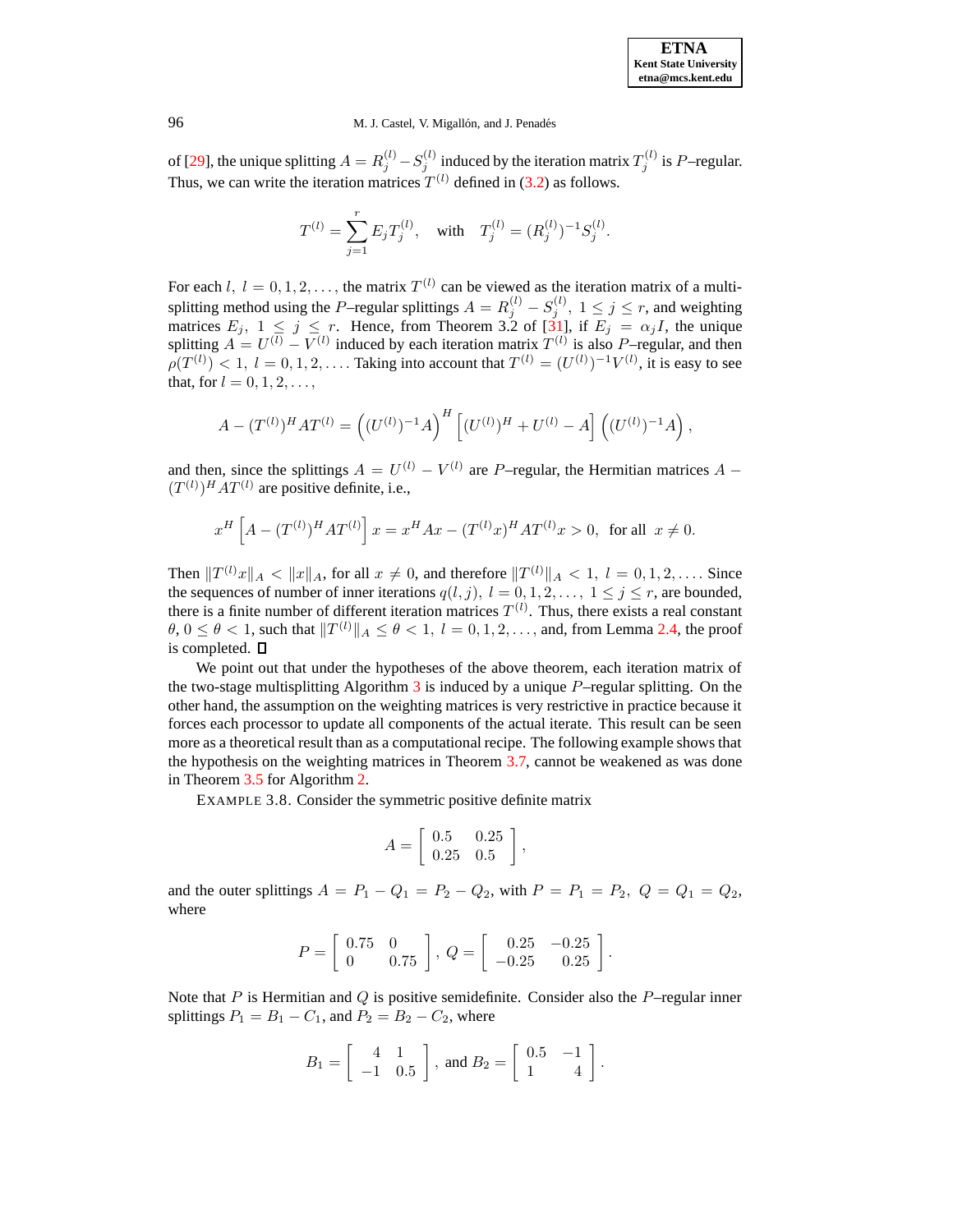Setting  $E_1 = \begin{bmatrix} 1 & 0 \\ 0 & 0 \end{bmatrix}$ 0 0  $\Bigg\}, E_2 = \left[ \begin{array}{cc} 0 & 0 \\ 0 & 1 \end{array} \right]$ 0 1 , and for all  $l = 0, 1, 2, \dots, j = 1, 2, q(l, j) = 1$ , the iteration matrices of Algorithm [3](#page-2-1) are

$$
T^{(l)} = \sum_{j=1}^{2} E_j \left[ B_j^{-1} C_j + \left( I - B_j^{-1} C_j \right) P^{-1} Q \right] = \begin{bmatrix} 1 & 0.125 \\ 0.125 & 1 \end{bmatrix}, \ l = 0, 1, 2, \ldots,
$$

which have spectral radius equal to 1.125, and therefore Algorithm [3](#page-2-1) is not convergent.

We finish this section with a few remarks about the use of relaxation parameters in Algo-rithms [2](#page-1-4) and [3.](#page-2-1) A relaxation parameter  $\omega \neq 0$  can be introduced in Algorithm 2 and replace the computation of  $y_j^{(k)}$  in [\(1.6\)](#page-1-5) with the equations

$$
F_j y_j^{(k)} = \omega \left( G_j y_j^{(k-1)} + (Nx^{(l)} + b)_j \right) + (1 - \omega) F_j y_j^{(k-1)}.
$$

This is equivalent to replacing the splittings  $(1.5)$  by

$$
M_j = \frac{1}{\omega} F_j - \left(\frac{1-\omega}{\omega} F_j + G_j\right), \ \ 1 \le j \le r.
$$

In the case of  $\omega \neq 1$ , we have a relaxed block two-stage method. It is easy to show that, if we assume  $0 < \omega \leq 1$ , Theorem [3.5](#page-5-0) and Corollary [3.6](#page-7-1) hold for that relaxed method. In the same way, we can introduce a relaxation parameter  $\omega \neq 0$  in Algorithm [3](#page-2-1) by replaying the computation of  $y_j^{(k)}$  in [\(1.10\)](#page-2-2) with the equations

$$
B_j y_j^{(k)} = \omega \left( C_j y_j^{(k-1)} + Q_j x^{(l)} + b \right) + (1 - \omega) B_j y_j^{(k-1)}.
$$

With  $0 < \omega \leq 1$ , Theorem [3.7](#page-7-0) holds for the relaxed two-stage multisplitting algorithm. If, in addition, we assume  $0 < \omega < 2/(1+\rho)$ , with  $\rho = \max_{1 \le j \le r} \rho(B_j^{-1}C_j)$ , Theorem [3.1](#page-4-1) also holds for that relaxed algorithm.

<span id="page-9-0"></span>**4. Monotonicity.** In this section we give comparison theorems for Algorithms [2](#page-1-4) and [3](#page-2-1) based on the number of inner iterations performed. For that purpose we use the following result given by Nabben  $[31]$ . Here we use the partial order introduced by Löwner  $[27]$ ; see also e.g., [\[21\]](#page-20-25). Let  $B, C \in C^{n \times n}$  be Hermitian matrices, then  $B \succ C$  ( $B \succeq C$ ) if and only if  $B - C$  is positive definite (positive semidefinite).

<span id="page-9-1"></span>THEOREM 4.1. Let  $A = M_1 - N_1 = M_2 - N_2$  be two splittings of A, with  $A \succ O$ . If  $O \leq N_1 \leq N_2$ , *then* 

(4.1) 
$$
\rho(M_1^{-1}N_1) \le \rho(M_2^{-1}N_2) < 1.
$$

*If*  $O \leq N_1 \prec N_2$ *, then* 

$$
(4.2) \t\t \rho(M_1^{-1}N_1) < \rho(M_2^{-1}N_2) < 1.
$$

Note that with the assumptions of Theorem [4.1](#page-9-1) we have  $N_1 \prec N_2 \Leftrightarrow M_1 \prec M_2 \Leftrightarrow$  $M_1^{-1}$   $\succ M_2^{-1}$ ; see e.g., the proof of Corollary 7.7.4 of [\[21\]](#page-20-25) and the remarks of Theorem 2.4 of [\[31\]](#page-20-23).

<span id="page-9-2"></span>THEOREM 4.2. Let  $A \succ O$ . Consider the splitting  $A = M - N$ , where  $M =$  $diag(M_1, \ldots, M_r)$  *is the block diagonal matrix defined in [\(1.3\)](#page-0-2). Suppose that* M *is Hermitian,* and N is positive semidefinite. Let  $M_j = F_j - G_j$ ,  $1 \le j \le r$ , such that  $F_j$  is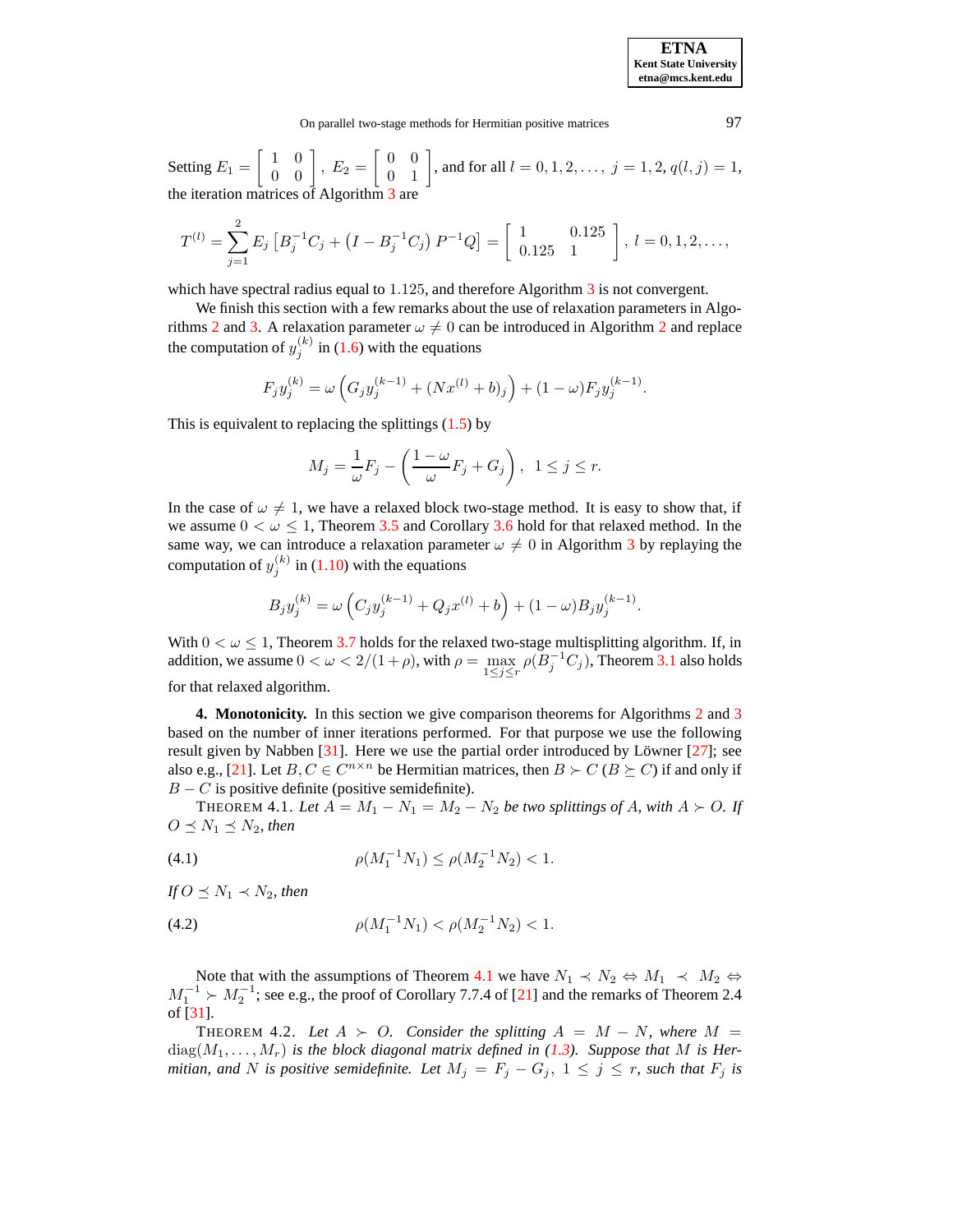

*Hermitian and*  $G_j$  *is positive definite. Let*  $q_1(j)$ ,  $q_2(j)$ ,  $1 \leq j \leq r$ , *be positive integers. Consider further two block two-stage methods differing only in the number of inner iterations of each block, staying fixed at each outer iteration,*  $q_1(j)$ ,  $1 \leq j \leq r$ *, in one case and*  $q_2(j)$  $q_2(j)$  $q_2(j)$ ,  $1 \leq j \leq r$ , *in the other. Let*  $T_1$ ,  $T_2$  *be the iteration matrices of Algorithm 2 with*  $q_1(j)$ *and*  $q_2(j)$ ,  $1 \leq j \leq r$ , *inner iterations*, *respectively.* If  $q_1(j) > q_2(j)$ ,  $1 \leq j \leq r$ , *then*  $\rho(T_1) < \rho(T_2) < 1.$ 

*Proof.* Let us consider, for  $k = 1, 2$ 

$$
(4.3) \t\t T_k = H_k + (I - H_k)M^{-1}N,
$$

with  $H_k = \text{diag}((F_1^{-1}G_1)^{q_k(1)}, \dots, (F_r^{-1}G_r)^{q_k(r)})$ . Note that  $T_k$  is the iteration matrix of a two-stage iterative method defined by Algorithm  $2$  when the number of inner iterations are  $q_k(j)$ ,  $1 \le j \le r$ . From Corollary [3.6](#page-7-1) the unique splitting  $A = M_{T_k} - N_{T_k}$ , induced by the iteration matrix  $T_k$  is P-regular, and  $M_{T_k} = M(I - H_k)^{-1}$ . Then, the matrix  $M_{T_k}$  and therefore the matrix  $M_{T_k}^{-1}$  are positive definite. On the other hand, it is easy to see that

$$
M_{T_k}^{-1} = \text{diag}\left(\sum_{i=0}^{q_k(1)-1} (F_1^{-1}G_1)^i F_1^{-1}, \dots, \sum_{i=0}^{q_k(r)-1} (F_r^{-1}G_r)^i F_r^{-1}\right).
$$

Since  $M_j$  and  $F_j$  are Hermitian,  $G_j = F_j - M_j$ ,  $1 \le j \le r$ , is also Hermitian. Then, it is easy to see that  $q_k$  $\sum$  $(j)$ −1  $i=0$  $(F_j^{-1}G_j)^iF_j^{-1}$  is Hermitian. Thus the block diagonal matrix  $M_{T_k}^{-1}$ ,

and therefore  $M_{T_k}$ , and  $N_{T_k} = M_{T_k} - A$  are Hermitian matrices.

Next, let us consider the Hermitian matrix  $N_{T_k} = M_{T_k} T_k$ . Clearly, this matrix can be written as

<span id="page-10-0"></span>
$$
(4.4) \t\t N_{T_k} = M_{T_k} H_k + N.
$$

Since N and  $N_{T_k}$  are Hermitian, the matrix  $M_{T_k}H_k$  is also Hermitian. Moreover, from Theorem [2.5,](#page-3-7)  $(F_j^{-1}G_j)^{q_k(j)}, 1 \le j \le r$ , and therefore  $H_k$  have positive eigenvalues. Since  $M_{T_k}^{-1}$  is a Hermitian positive definite matrix, again from Theorem [2.5](#page-3-7) it follows that  $M_{T_k}H_k$ is positive definite. Then, from [\(4.4\)](#page-10-0) it follows that  $N_{T_k}$  is positive definite. Now suppose that  $q_1(j) > q_2(j)$ , and consider the Hermitian matrix  $M_{T_1}^{-1} - M_{T_2}^{-1}$ . Clearly

$$
M_{T_1}^{-1} - M_{T_2}^{-1} = \text{diag}\left(\sum_{i=q_2(1)}^{q_1(1)-1} (F_1^{-1}G_1)^i F_1^{-1}, \dots, \sum_{i=q_2(r)}^{q_1(r)-1} (F_r^{-1}G_r)^i F_r^{-1}\right).
$$

It is easy to see that  $q_1$  $\sum$  $(j)$ −1  $i=q_2(j)$  $(F_j^{-1}G_j)^i$ ,  $1 \leq j \leq r$ , has positive eigenvalues. Then, since  $F_j$ ,  $1 \leq j \leq r$ , is Hermitian positive definite, from Theorem [2.5](#page-3-7) it follows that

 $q_j$  $\sum$  $(1)-1$  $i=q_2(j)$  $(F_j^{-1}G_j)^iF_j^{-1}, 1 \le j \le r$ , is positive definite and therefore the block diagonal matrix

 $M_{T_1}^{-1} - M_{T_2}^{-1}$  is also positive definite. Then, from Theorem [4.1,](#page-9-1) the proof is complete.

The result of the above theorem seems intuitive but, as we illustrated in Example 1 of [\[30\]](#page-20-26), if the conditions shown are not satisfied, the result may not hold. On the other hand, we remark that if  $q_k(j)$ ,  $1 \leq j \leq r$ ,  $k = 1, 2$  are even we can weaken the assumption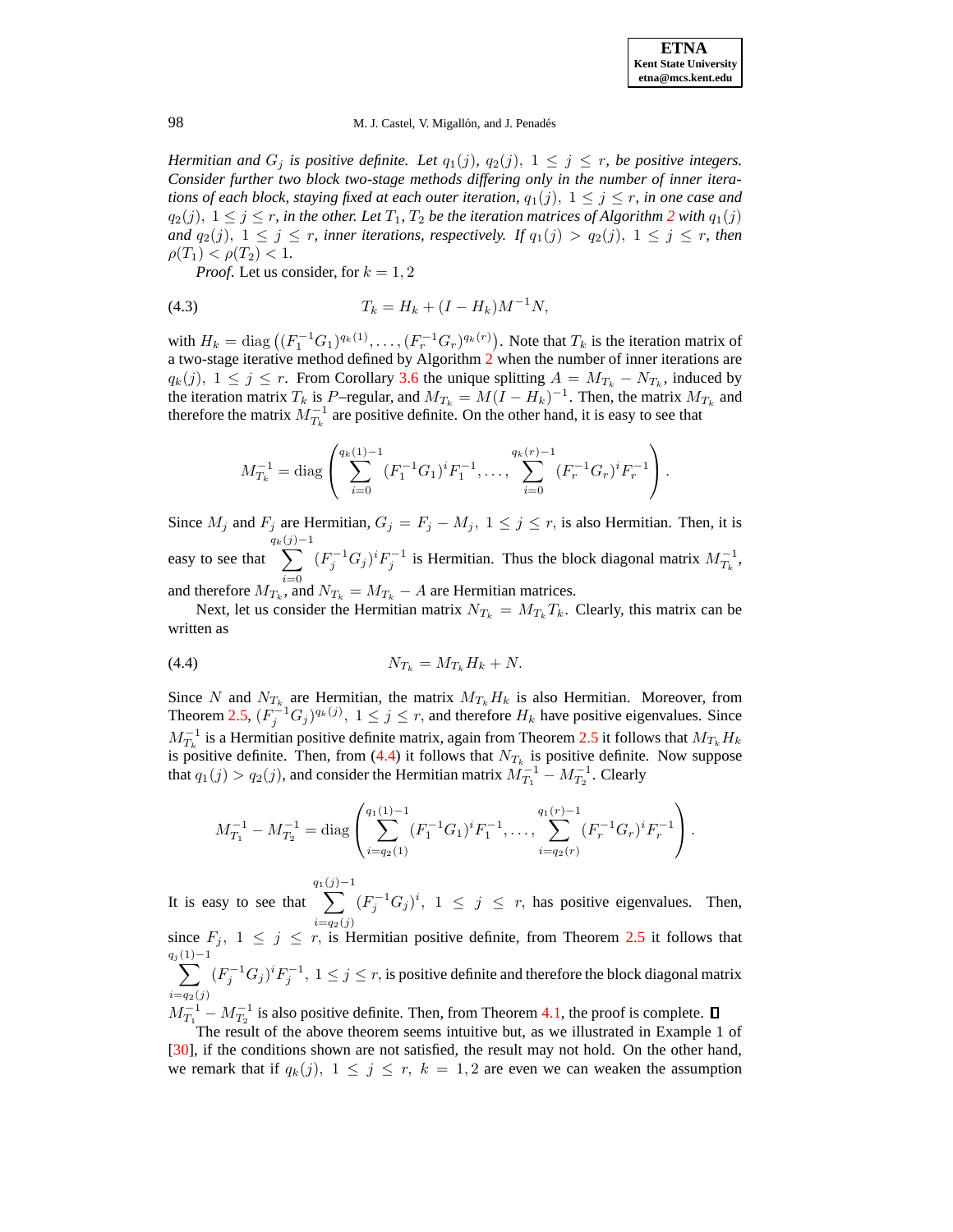on the matrix  $G_j$ ,  $1 \leq j \leq r$ , by the P-regularity of the splitting  $M_j = F_j - G_j$ . With these hypotheses one obtains  $\rho(T_1) \leq \rho(T_2)$ . This is due to the fact that, now, the matrices  $N_{T_k}$ ,  $k = 1, 2$  and  $M_{T_1}^{-1} - M_{T_2}^{-1}$  are positive semidefinite.

THEOREM 4.3. Let  $A \succ 0$ . Consider the splittings  $A = P_j - Q_j$ ,  $1 \le j \le r$ , such *that*  $P_j$  *is Hermitian and*  $Q_j$  *is positive semidefinite. Let*  $P_j = B_j - C_j$ ,  $1 \leq j \leq r$ , *such that*  $B_j$  *is Hermitian and*  $C_j$  *is positive definite. Consider*  $E_j = \alpha_j I$ ,  $1 \leq j \leq r$ , *with*  $\alpha_j > 0$ ,  $\sum_{i=1}^{r} \alpha_j = 1$ . *Consider further two two-stage multisplitting methods differing only*  $j=1$ 

*in the number of inner iterations of each outer splitting, staying fixed at each outer iteration,*  $q_1(j), 1 \leq j \leq r$ , *in one case and*  $q_2(j), 1 \leq j \leq r$ , *in the other. Let*  $T_1, T_2$  *be the iteration matrices of Algorithm* [3](#page-2-1) *with*  $q_1(j)$  *and*  $q_2(j)$ ,  $1 \leq j \leq r$ , *inner iterations, respectively. If*  $q_1(j) > q_2(j), 1 \leq j \leq r$ , then  $\rho(T_1) < \rho(T_2) < 1$ .

*Proof.* For  $k = 1, 2$  define  $T_{k,j} = (B_j^{-1}C_j)^{q_k(j)} + (I - (B_j^{-1}C_j)^{q_k(j)}) P_j^{-1}Q_j$ ,  $1 \leq j \leq j$  $j \leq r$ . For each  $j$ ,  $T_{k,j}$  is the iteration matrix of a two-stage method where the outer splitting is  $A = P_j - Q_j$ , the inner splitting is  $P_j = B_j - C_j$ , and  $q_k(j)$  is the number of inner iterations. Then, from Corollary 2.1 of [\[29\]](#page-20-5) and Lemma [2.2,](#page-3-5) the unique splitting  $A = R_{k,j}$  –  $S_{k,j}$  induced by the iteration matrix  $T_{k,j}$  is P–regular. Thus, each iteration matrix  $T_k$ ,  $k =$ 1, 2, can be written as

$$
T_k = \sum_{j=1}^r E_j T_{k,j}, \quad \text{with} \quad T_{k,j} = R_{k,j}^{-1} S_{k,j} \quad \text{and} \quad R_{k,j} = P_j \left(I - (B_j^{-1} C_j)^{q_k(j)}\right)^{-1}.
$$

Each matrix  $T_k$  can be viewed as the iteration matrix of a multisplitting method using the  $P$ regular splittings  $A = R_{k,j} - S_{k,j}$ ,  $1 \le j \le r$ , and weighting matrices  $E_j$ ,  $1 \le j \le r$ . Moreover, if we suppose  $q_1(j) > q_2(j)$ , taking into account that  $R_{k,j} =$  $q_k$  $\sum$  $(j)$ −1  $i=0$  $(B_j^{-1}C_j)^i B_j^{-1},$ and reasoning in a similar way as in Theorem [4.2,](#page-9-2) it is easy to see that

<span id="page-11-1"></span>
$$
(4.5) \t\t\t\t O \preceq S_{1,j} \prec S_{2,j}.
$$

Hence, from Theorem 3.3 of [\[31\]](#page-20-23), if  $E_j = \alpha_j I$ , for  $k = 1, 2$ , the unique splitting  $A = U_k - V_k$ induced by each iteration matrix  $T_k$  satisfies  $U_k^{-1} = \sum_{k=1}^{r}$  $j=1$  $E_j R_{k,j}^{-1}$ , and  $V_k = U_k - A$  are Hermitian positive definite matrices. Moreover, from [\(4.5\)](#page-11-1), it is easy to see that  $O \leq U_1 \prec U_2$ 

and therefore  $O \leq V_1 \prec V_2$ . Then, from Theorem [4.1,](#page-9-1) the proof is complete.  $\square$ 

<span id="page-11-0"></span>**5. Numerical experiments on distributed memory multiprocessors.** In this section we implemented block iterative methods based on Algorithm [2](#page-1-4) described in  $\S1$ , and we use them as preconditionersfor the conjugate gradient method. We present results for three model problems. In the first numerical experiments we use two test problems arising from finite element approximations to problems in structural engineering. These problems are included in the Harwell-Boeing sparse matrix collection  $[11]$  under the name of LANPRO. Here we use the problems LANPRO (NOS5) and LANPRO (NOS7). The stiffness matrices are symmetric and positive definite of order 468 and 729, respectively.

In the second numerical experiments the problem to be solved comes from the discretization of the Laplace's equation,  $\nabla^2 u = u_{ss} + u_{tt} = 0$ , satisfying Dirichlet boundary conditions on the unit square  $\Omega = [0, 1] \times [0, 1]$ ,  $u(s, 0) = u(0, t) = u(s, 1) = 0$ ,  $u(1, t) = 100$ ,  $0 \le$  $s \leq 1$ ,  $0 \leq t \leq 1$ . The discretization of the domain  $\Omega$ , using five point finite differences, with  $J \times J$  points equally spaced by h, yields a linear system  $Ax = b$ , where A is block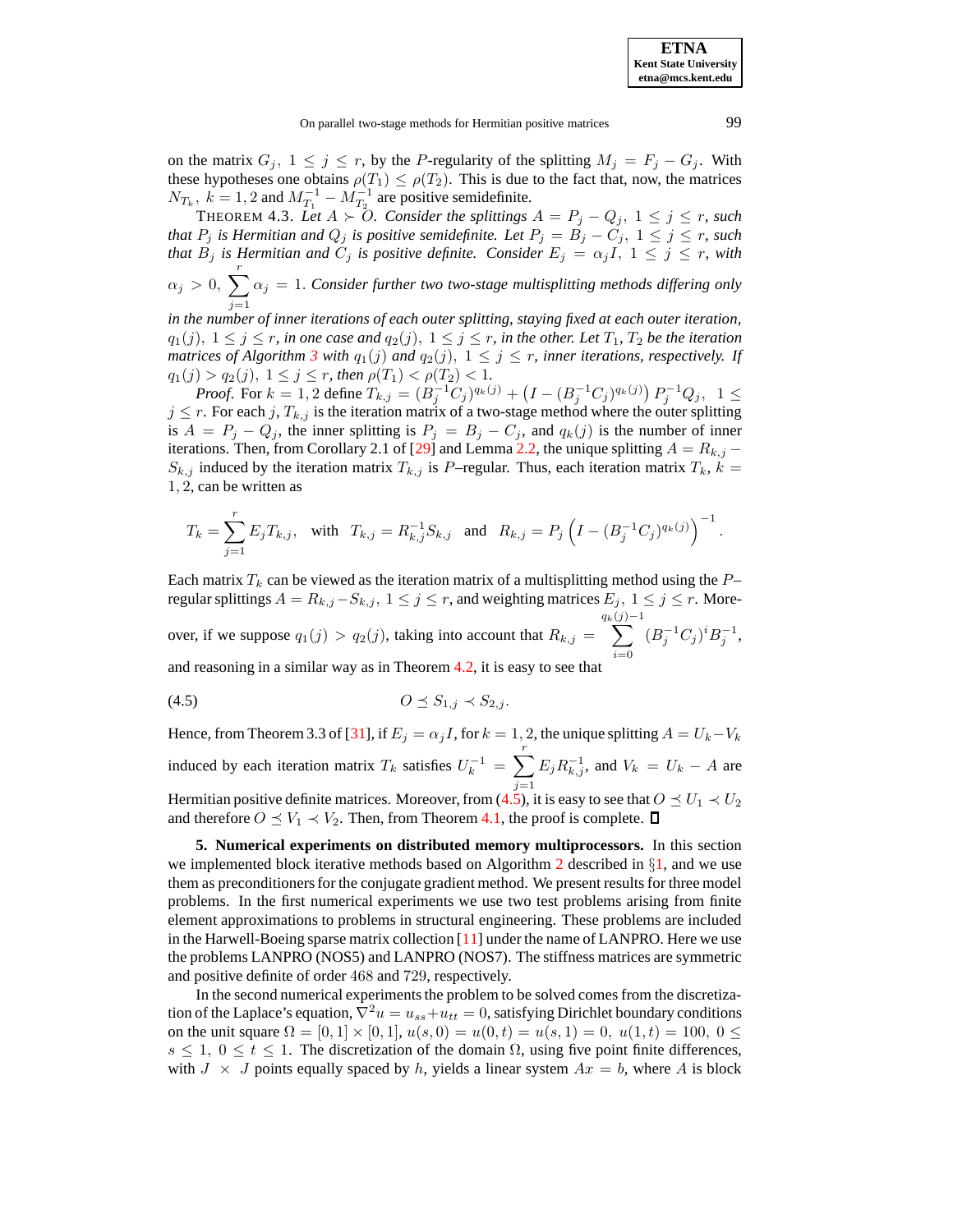tridiagonal,  $A = \text{tridiag}[-I, C, -I]$ , where I and C are  $J \times J$  matrices, I is the identity, and  $C = \text{tridiag}[-1, 4, -1]$ . Note that A has  $J \times J$  blocks of size  $J \times J$ . Clearly, A is a symmetric positive definite matrix. Here we discuss the results for matrices of sizes 4096, 16384, 40000 and 262144, which correspond to square grid sizes of 64, 128, 200 and 512 nodes in each direction, respectively.

The last model problem used can be associated with the deflection  $u(s, t)$  of a square plate, clamped at all four sides. If  $p(s,t)$  denotes the load on the plate at the point  $(s,t)$ , this deflection can be modeled using an elliptic partial differential equation which relates the biharmonic operator

$$
\nabla^4 = \frac{\partial^4}{\partial s^4} + 2 \frac{\partial^4}{\partial s^2 \partial t^2} + \frac{\partial^4}{\partial t^4},
$$

with the load on the plate p. More specifically, the deflection  $u(s,t)$  satisfies

(5.1) 
$$
\nabla^4 u = p, \quad \text{in the interior,}
$$

$$
u = 0, \frac{\partial u}{\partial \vec{v}} = 0, \quad \text{on the boundary.}
$$

The discretization for the problem of the clamped plate, using  $J \times J$  points equally spaced by h, yields (see e.g., [\[43\]](#page-20-27)) a linear system  $Ax = b$ , where A is a block pentadiagonal matrix  $A =$  pentadiag(I, G, B, G, I), where I is the identity,  $B =$  pentadiag(1, -8, 20, -8, 1) and  $G = \text{tridiag}(2, -8, 2)$ . For this problem we present results with matrices of sizes 4096, 10000 and 40000.

In order to ensure the convergence of Algorithm [2](#page-1-4) we define the block outer splitting  $A =$ 

$$
M - N
$$
 as in (3.7), where  $D = \text{diag}\left(\sum_{j=1, j\neq 1}^{n} |\bar{n}_{1j}|, \dots, \sum_{j=1, j\neq n}^{n} |\bar{n}_{nj}| \right)$ . In the experiments reported here, we use as inner iterative procedures the Gauss-Seidel, SOR or SSOR methods.

The outer stopping criterion used was  $\sum_{n=1}^{\overline{n}}$  $i=1$  $|x_i^{(l)} - x_i^{(l-1)}| < 10^{-\delta}$ . For the LANPRO problems

we set  $\delta = 4$ , while for the Laplace and biharmonic problems we use a  $\delta$  such that  $\tau^T \tau$  $10^{-7}$ , where  $\tau$  is the residual at the corresponding iteration. This is done in that way in order to compare the two-stage methods with preconditioned conjugate gradient methods we will present in this section. The right hand side for the LANPRO and biharmonic problems was  $b = (1, 1, \ldots, 1)^T$  and for the Laplace problem  $b = (b_1^T, b_2^T, \ldots, b_J^T)^T$ ,  $b_i \in R^J$ ,  $b_i =$  $(0, \ldots, 0, 100)^T$ . On the other hand, the initial vector for the LANPRO problems was  $x^{(0)} =$  $(0.5, 0.5, \ldots, 0.5)^T$  and for the Laplace and biharmonic problems we used the null vector.

The parallel experiments were run on two different parallel computer systems. The first platform is an IBM RS/6000 SP with 8 nodes ("SP2"). These nodes are 120 MHz Power2 Super Chip and they are connected through a high performance switch with latency time of 40 microseconds and a bandwidth of 30 to 35 Mbytes per second. The second platform ("cluster") is an Ethernet network of five 120 MHz Pentiums. The peak performance of this network is 100 Mbytes per second with a bandwidth around 6.5 Mbytes per second. In order to manage the parallel environment we have used the PVM library of parallel routines [\[19\]](#page-20-28). Also, we used the BLAS [\[3\]](#page-19-14) routines for vector computations and the SPARSKIT [\[44\]](#page-20-29) routines for handling sparse matrices. All times are reported in seconds. The conclusions are similar on both multiprocessors. However, obviously the computing platform has an influence in the performance of a parallel implementation.

In the first results presented in Table [5.1](#page-13-0) we show the behaviour, for the LANPRO problems, of some block two-stage methods on both multiprocessors using as inner procedure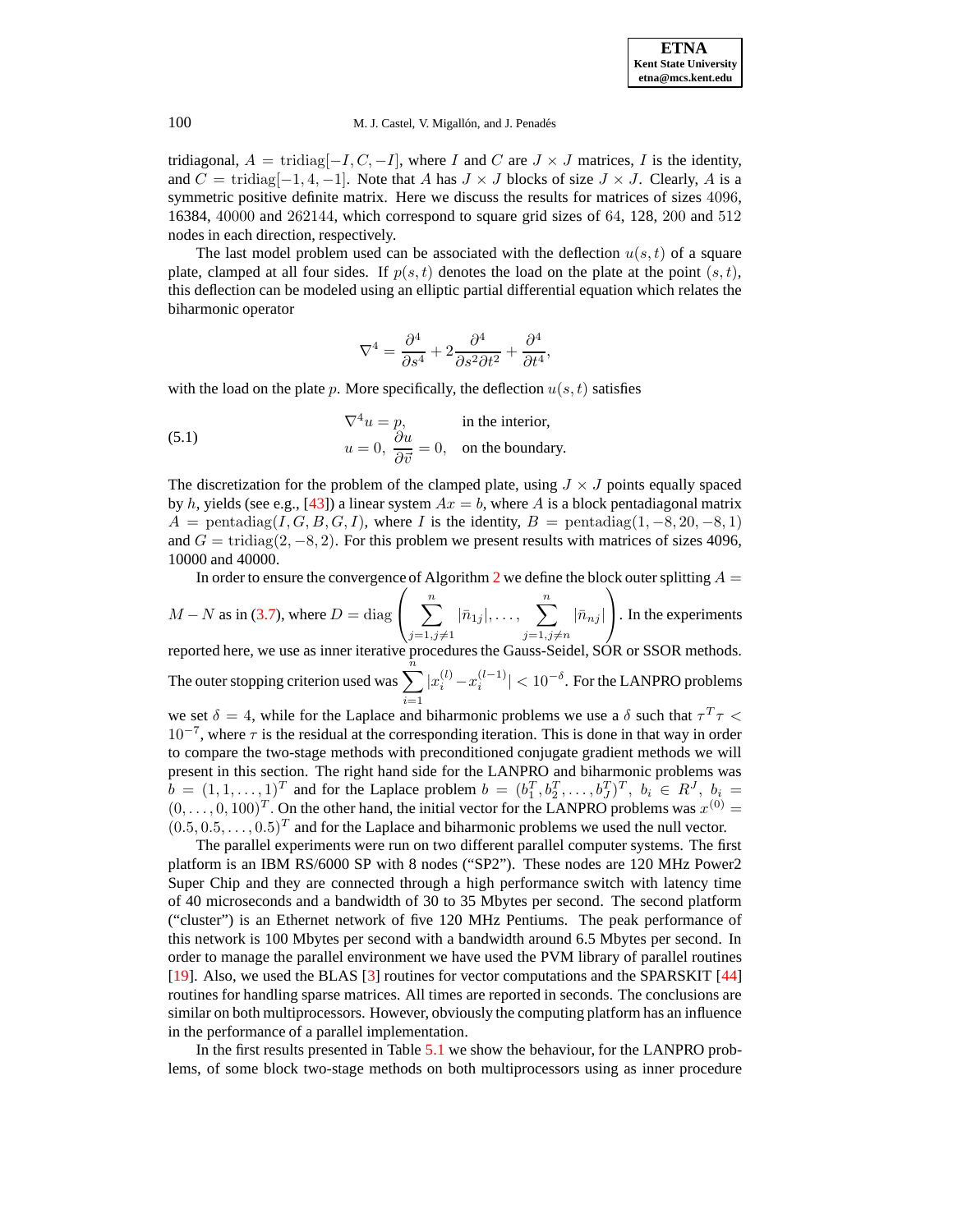TWO-STAGE BLOCK-JACOBI # Size of Proc. blocks  $\|q\|$  It. Time Cluster Time SP2 It. Time Cluster Time SP2 2 | ||1|3318| 11.19 | 1.40 || 909| 10.22 | 1.07 234 | 2 | 2151 | 8.42 | 1.10 234 3 1789 8.53 1.06 4 | 1615 | 8.26 | 1.10 5 1518 8.73 1.17 6 1458 9.44 1.25 3 1 3784 13.44 1.65 1711 14.82 1.53 156 | 2 | 2702 | 10.65 | 1.31 156 3 2382 10.09 1.29 156 4 2240 10.39 1.34 5 2165 10.86 1.42 6 2119 11.50 1.53 2 | ||1| 65 | 0.24 | 0.04 || 15 || 1.03 | 0.53  $\begin{array}{c|c|c|c|c|c} 364 & 2 & 42 & 0.19 & 0.02 \\ 365 & 3 & 33 & 0.17 & 0.02 \end{array}$  $365$  || 3 | 33 | 0.17 | 0.02 4 29 0.17 0.02 5 27 0.18 0.02 6 25 0.18 0.02 3 1 66 0.28 0.02 17 0.68 0.19  $240$  || 2 | 46 | 0.23 | 0.02  $245 \parallel 3 \parallel 38 \parallel 0.21 \parallel 0.02$ 244  $\parallel$  4  $\parallel$  35  $\parallel$  0.20  $\parallel$  0.02 5 33 0.22 0.02 6 31 0.21 0.02

On parallel two-stage methods for Hermitian positive matrices 101

TABLE 5.1

*Block two-stage methods with Gauss-Seidel inner iterations for LANPRO problems.*

<span id="page-13-0"></span>the Gauss-Seidel method and performing at each block a fixed number of inner iterations  $(q(l, j) = q, 1 \leq j \leq \text{\# Proc.}, l = 0, 1, 2, \ldots)$ . We have considered block partitions of these matrices such that processor computations were balanced. We compare these methods with the well-known Block-Jacobi method. In this case, the subdomain problems are solved by using the Choleski complete factorization (see e.g.,  $[38]$ ). One can observe that the use of two-stage methods gives better results than the use of the Block-Jacobi method.

Table [5.2](#page-22-0) shows the behaviour of these block two-stage methods for the Laplace's problem using, as above, as inner procedure the Gauss-Seidel method. In Table [5.3](#page-22-1) we report the results for the Block-Jacobi method. The speed-up is calculated as CPU time of sequential algorithm REAL time of parallel algorithm . One can observe that the best sequential two-stage algorithm does not obtain the best time when it solves the same problem in parallel. This is due to the fact that when the parameters  $q(l, j)$  increase, the number of global iterations of the block two-stage method decreases. Therefore the communications among processors are reduced. Moreover, if the decrease in the number of global iterations balances the realization of more inner updates then, less execution time is observed. On the other hand, we observed that the efficiency ( $\frac{\text{Speed-up}}{\text{processors's number}}$ ) increases with the number of inner iterations. However, the efficiency decreases notoriously when the number of processors increases. This fact is due to the inadequate use of the processors when the number of processors increases for a fixed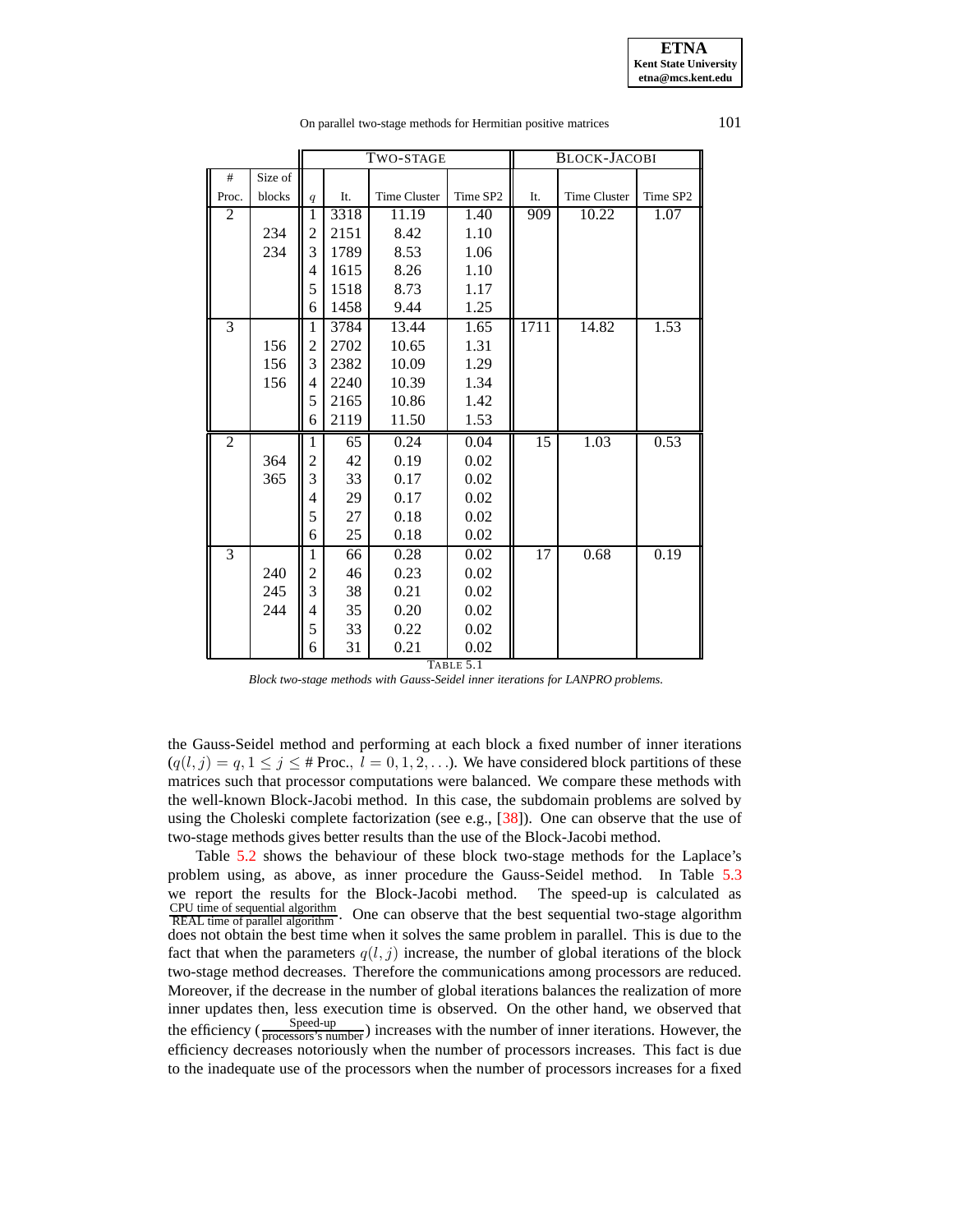102 M. J. Castel, V. Migallón, and J. Penadés



<span id="page-14-0"></span>FIG. 5.1. *Block two-stage SOR for Laplace's problem. Size of matrix A:4096. IBM RS/6000 SP using two processors.*

matrix, because the cost of the operations performed in parallel can be smaller than the cost of communication. For example, in the last block partitioning of Table [5.2](#page-22-0) using four processors for the cluster of Pentiums we obtained REAL times between 23.99 and 51.14 seconds. However, the CPU times were between 14.72 and 20.59 seconds. Here the network is very slow compared with the network in the other computing platform.

One of the most critical problems in a two-stage method is the choice of the number of inner iterations. Table [5.4](#page-22-2) presents results obtained for the matrix of Table [5.2](#page-22-0) partitioned into three blocks using as inner procedure the Gauss-Seidel method and varying the number of inner iterations at some outer step. In this table *Niter* indicates the outer iteration count and [·] denotes the integer part of a real number. If we compare this table with the numerical results of Table [5.2](#page-22-0) we observe no significant differences. Our experience indicates that an optimal sequence of inner iterations is a little greater than one and constant, producing a priori a load balance based on the block size assigned to each processor. We also experimented using different stopping criteria for the number of inner iterations by specifying a certain tolerance for the inner residual and the conclusions were similar.

The use of these inner iterations can be also seen in Figures [5.1](#page-14-0) and [5.2,](#page-15-0) where we illustrate the influence of the relaxation parameter when we use as inner procedures the SOR and SSOR methods, respectively. We consider different block two-stage methods depending on the number of inner iterations performed at each block, and for each method we recorded the time in seconds on the IBM RS/6000 SP in relation to different relaxation parameters. In these figures we have considered the Laplace matrix of size 4096 partitioned into two blocks of equal size. Note that the size of the two blocks are 2048. Note that the choice of one method or another depends on the chosen relaxation parameter. That is, for  $\omega = 1$ , it is more efficient to use the method with symmetric Gauss-Seidel inner iterations; on the other hand, as the relaxation parameter increases the conclusion inverts. For example, for the optimal  $\omega$  the best result is obtained when the SOR method is used as inner procedure. This fact is illustrated in Figure [5.3](#page-15-1) for the Laplace matrix of size 16384 using four processors and with a block partition of sizes 4096.

In Table [5.5](#page-23-0) the behaviour of the block two-stage methods for the biharmonic problem is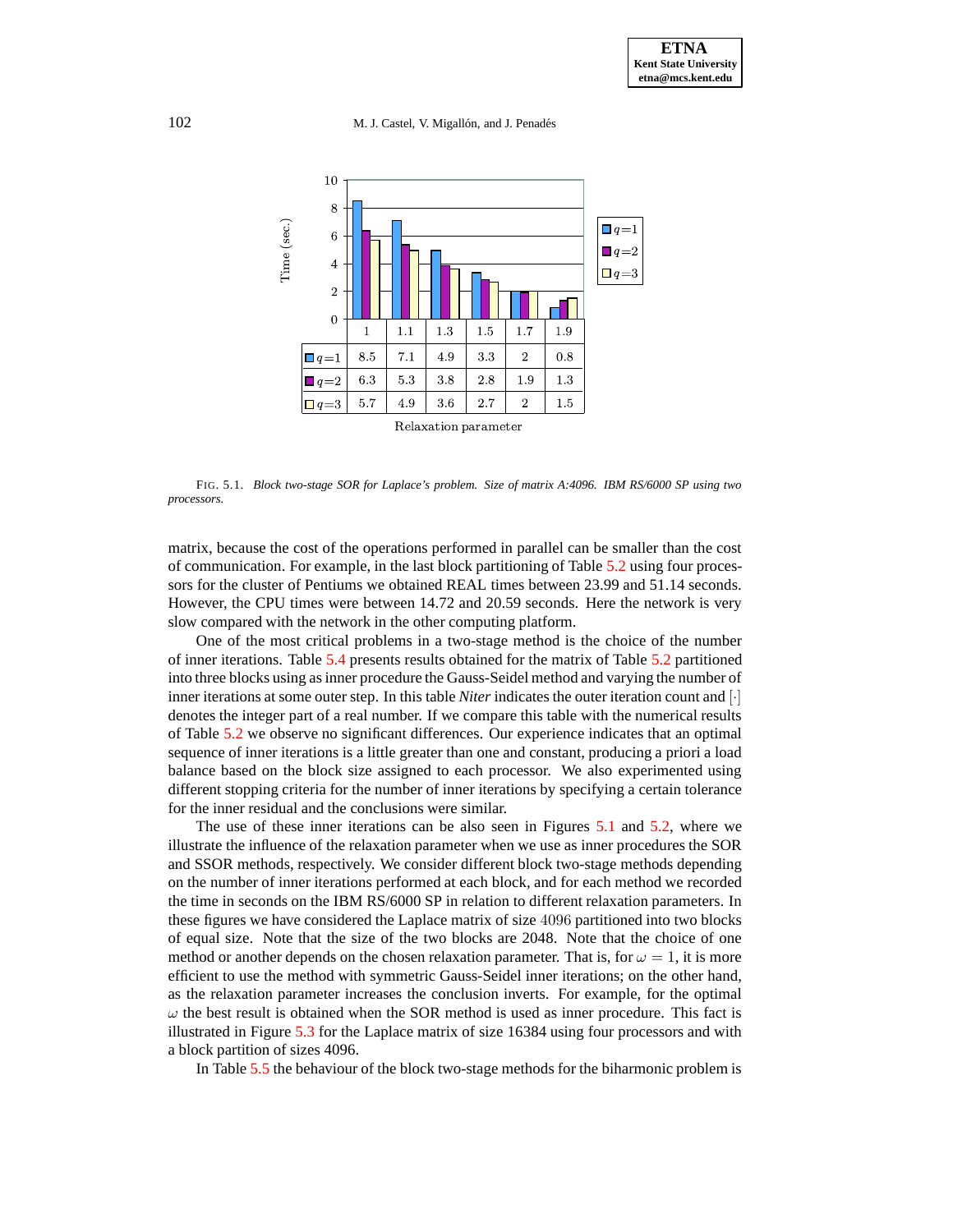On parallel two-stage methods for Hermitian positive matrices 103



<span id="page-15-0"></span>FIG. 5.2. *Block two-stage SSOR for Laplace's problem. Size of matrix A: 4096. IBM RS/6000 SP using two processors.*



<span id="page-15-1"></span>FIG. 5.3. *Block two-stage SOR and SSOR for Laplace's problem. Size of matrix A:16384. IBM RS/6000 SP using four processors.*

illustrated. The results correspond to matrices of sizes 4096 and 10000 on the IBM RS/6000 SP. As it can be appreciated, for this problem the method needs too many iterations for convergence, and thus the execution times are very high. Later, we will present more results about this problem using the block two-stage method as preconditioners.

We want to point out that, in the above numerical experiments, we have chosen as outer splitting a Block-Jacobi type splitting satisfying [\(3.7\)](#page-7-2). This choice has been made in this way in order to ensure the convergence of Algorithm [2](#page-1-4) according to the theoretical results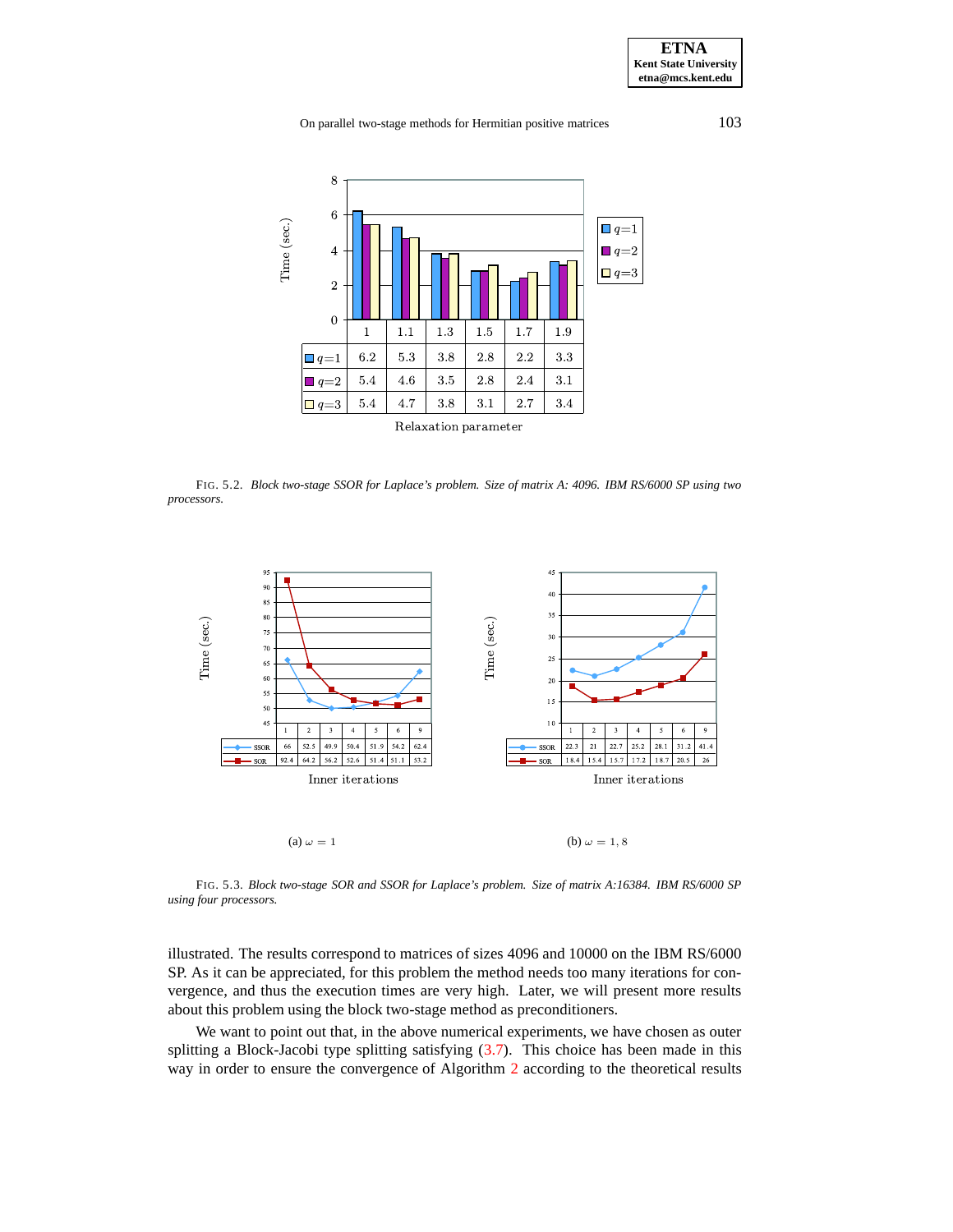of §[3.](#page-3-0) However, this choice does not include the classical Block-Jacobi splitting. Since the matrices arising from the discretization of Laplace's equation are not only positive definite but also M–matrices, following [\[8\]](#page-19-3), we could have selected as outer splitting the splitting of the Block-Jacobi method. This is not the case for the LANPRO and biharmonic matrices. In selected cases, we ran experiments using this outer splitting for Laplace's problem. We have observed that comparing the times with those corresponding to the other outer splitting, the Block-Jacobi two-stage method is only about  $5 - 10\%$  faster.

In order to improve these numerical results, it seems natural to construct a parallel preconditioned conjugate gradient (PCG) algorithm based on block two-stage methods. Note that the theoretical study of the convergence of the block two-stage methods made in this work allows us to use these methods as preconditioners; see also [\[10\]](#page-19-15). The idea of the PCG method consists of applying the conjugate gradient method (see  $[20]$ ) to a better conditioned linear system  $\hat{A}\hat{x} = \hat{b}$ , where  $\hat{A} = SAS^T$ ,  $\hat{x} = S^{-T}x$ , and  $\hat{b} = Sb$ . The matrix  $\mathcal{M} = (S^T S)^{-1}$ is called the preconditioner or preconditioning matrix. The PCG method may be applied without computing  $\hat{A}$ , but solving the auxiliary system

$$
\mathcal{M}s=\tau,
$$

at each conjugate gradient iteration, where  $\tau = b - Ax$  is the residual at the corresponding iteration; see e.g., [\[38\]](#page-20-2).

We construct a preconditioned conjugate gradient method where the preconditioning matrix  $M$  is obtained using truncated series preconditioning as follows. To solve the auxiliary system  $Ms = \tau$  of the PCG algorithm we use m steps of a Block two-stage method toward the solution of  $As = \tau$ , choosing  $s^{(0)} = 0$ . Particularly, in the numerical experiments we use as outer splitting the same as the above results and as inner procedure the SSOR method (say m-step Block two-stage SSOR PCG). The convergence test used was  $\tau^T \tau < 10^{-7}$ , and the initial vector was the null vector.

It is well-known that a bound on the convergence rate of PCG is given by the condition number of A. In Table [5.6](#page-23-1) we show the condition number of A as a function of the number of inner iterations and the number of steps of the preconditioning, for two and four processors, using symmetric Gauss-Seidel inner iterations. These condition numbers have been calculated for two matrices of size 1024 corresponding to the Laplace and biharmonic problems and using MATLAB. The condition number for the Laplace matrix is 440.68 and for the biharmonic matrix is 65549.09. It is observed that the condition number of  $\vec{A}$  is always less than the condition number of  $A$ . Moreover, the condition number decreases when the number of inner iterations or the number of steps increases. Furthermore, one can observe, as is to be expected, that the larger the number of processor (i.e., the number of diagonal blocks in the outer block Jacobi type splitting), the larger the condition number of  $\hat{A}$ .

Table [5.7](#page-24-0) shows the behaviour of this Block two-stage PCG method for the Laplace matrix of size 4096 using two processors and with a block partition of size 2048. If we compare the parallel times of this table with Figures [5.1](#page-14-0) and [5.2,](#page-15-0) it can be appreciated that the best times are obtained with the  $m$ -step Block two-stage SSOR PCG methods. Similar conclusions can be observed for the biharmonic problem, as we show in Figure [5.4](#page-17-0) for the matrix of size 10000, using two processors (see also Table [5.5\)](#page-23-0). However, as it can be appreciated in Table [5.7,](#page-24-0) when the matrix is small, this parallel method is slower than the sequential  $m$ -step SSOR preconditioned conjugated gradient (SSOR PCG) method (see e.g., [\[38\]](#page-20-2)). Different conclusions were obtained when the size of the matrix increases. In this way, Table [5.8](#page-24-1) shows the results for the Block two-stage PCG methods with symmetric Gauss-Seidel (SGS) inner iterations and for the sequential  $m$ -step symmetric Gauss-Seidel PCG, for a Laplace matrix of size 40000. We use two processors and the matrix is partitioned into two blocks of sizes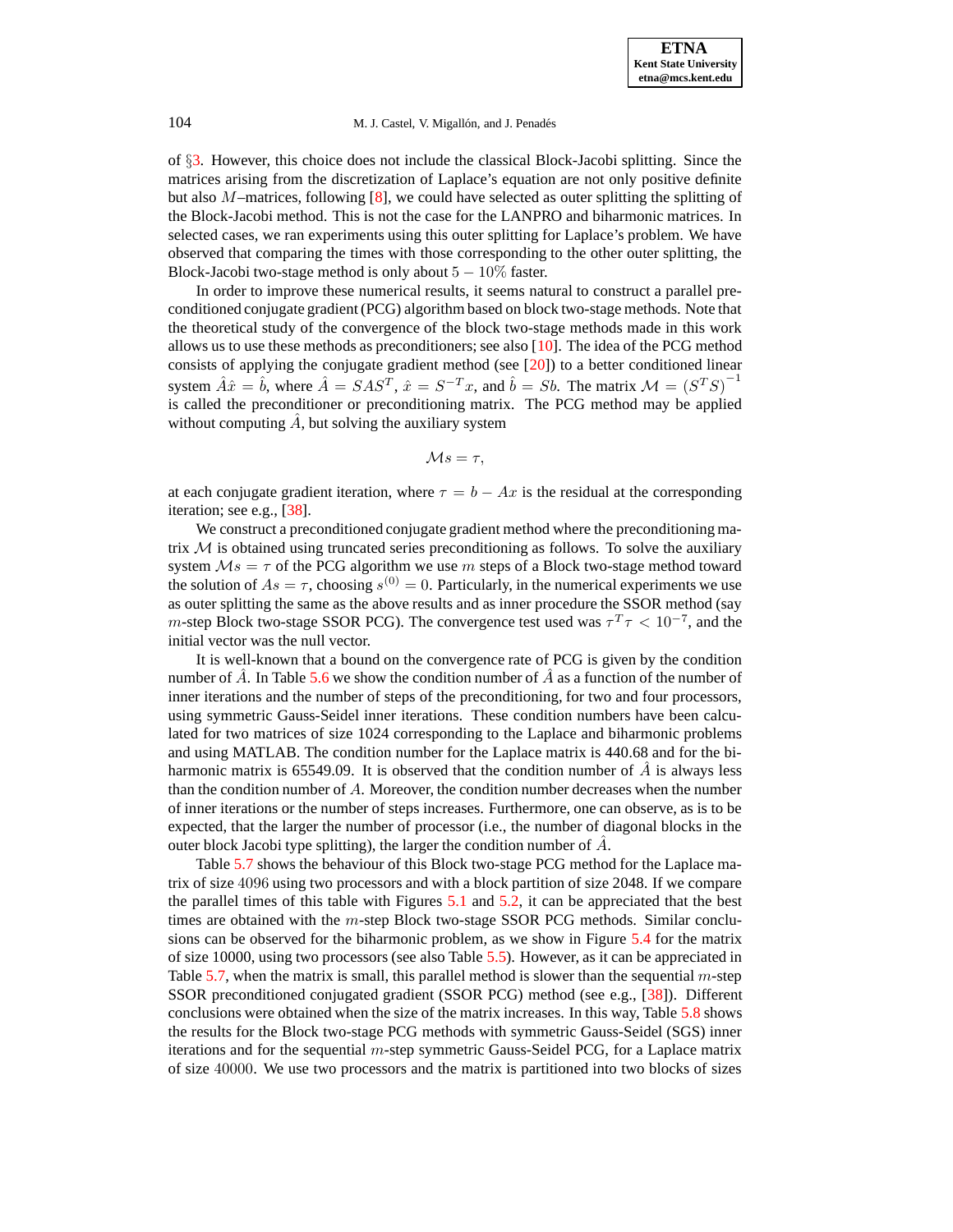On parallel two-stage methods for Hermitian positive matrices 105



<span id="page-17-0"></span>FIG. 5.4. *Block two-stage SGS PCG method for biharmonic problem. Size of matrix A: 10000. IBM RS/6000 SP using two processors.*



<span id="page-17-1"></span>FIG. 5.5. *1-step Block two-stage SSOR PCG (*q*=2) versus 1-step SSOR PCG for Laplace's problem. Size of matrix A: 40000. IBM RS/6000 SP using two processors.*

20000. It can be observed in this table that Block two-stage SGS PCG methods accelerate the classical sequential SGS PCG method.

Figures [5.5](#page-17-1) and [5.6](#page-18-0) compare the behaviour of these methods for the Laplace problem using the matrix of size 40000 and a matrix of size 262144, respectively, in relation to the relaxation parameter used in the SSOR procedure. Here we also use two processors and the matrix of size 262144 is partitioned into two blocks of sizes 131072. Figure [5.7](#page-18-1) shows the behaviour of the Block two-stage SSOR PCG methods for a biharmonic matrix of size 40000 and using two processors. We want to point out that, in general in our experiments, the optimal number of steps m was one or two, and the best times were obtained with  $\omega$ around 1.8 in the Laplace problem and 1.9 in the biharmonic problem. On the other hand, it is observed that the parallel times and the sequential time are similar when the relaxation parameter is close to the optimal. However, this optimal parameter is not easy to obtain

**ETNA Kent State University etna@mcs.kent.edu**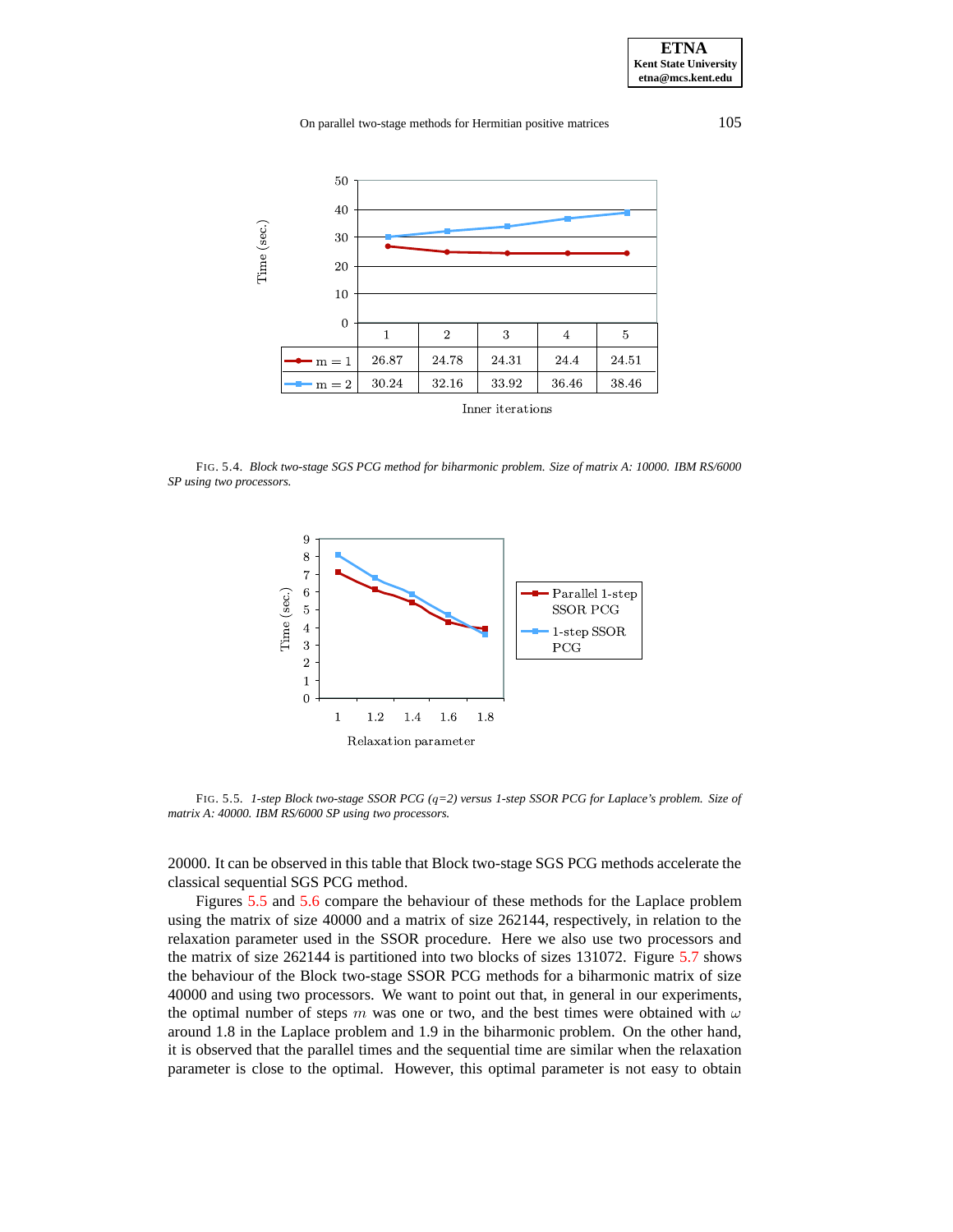

<span id="page-18-0"></span>FIG. 5.6. *Block two-stage SSOR PCG (1-step) versus 1-step SSOR PCG for Laplace's problem. Size of matrix A: 262144. IBM RS/6000 SP using two processors.*



<span id="page-18-1"></span>FIG. 5.7. *Block two-stage SSOR PCG for biharmonic problem. Size of matrix* A*: 40000. IBM RS/6000 SP using two processors.*

a priori, and then it is customary to choose a relaxation parameter neither too big nor too small to ensure the convergence. In this way, Figure [5.8](#page-19-16) compares the behaviour of some Block two-stage SSOR PCG methods for the Laplace matrix of size 262144 in relation to the number of SSOR inner iterations performed ( $q = 1, 2, 3, 4$  and 5) for  $\omega = 1.5$ , and using three processors with block partitions of sizes 87040, 87040 and 88064. As it can be observed in this figure, the parallel algorithms always accelerate the sequential PCG algorithm.

**Acknowledgments.** The authors wish to thank the anonymous referees for their helpful comments. Their careful reading and insight are appreciated. The authors also thank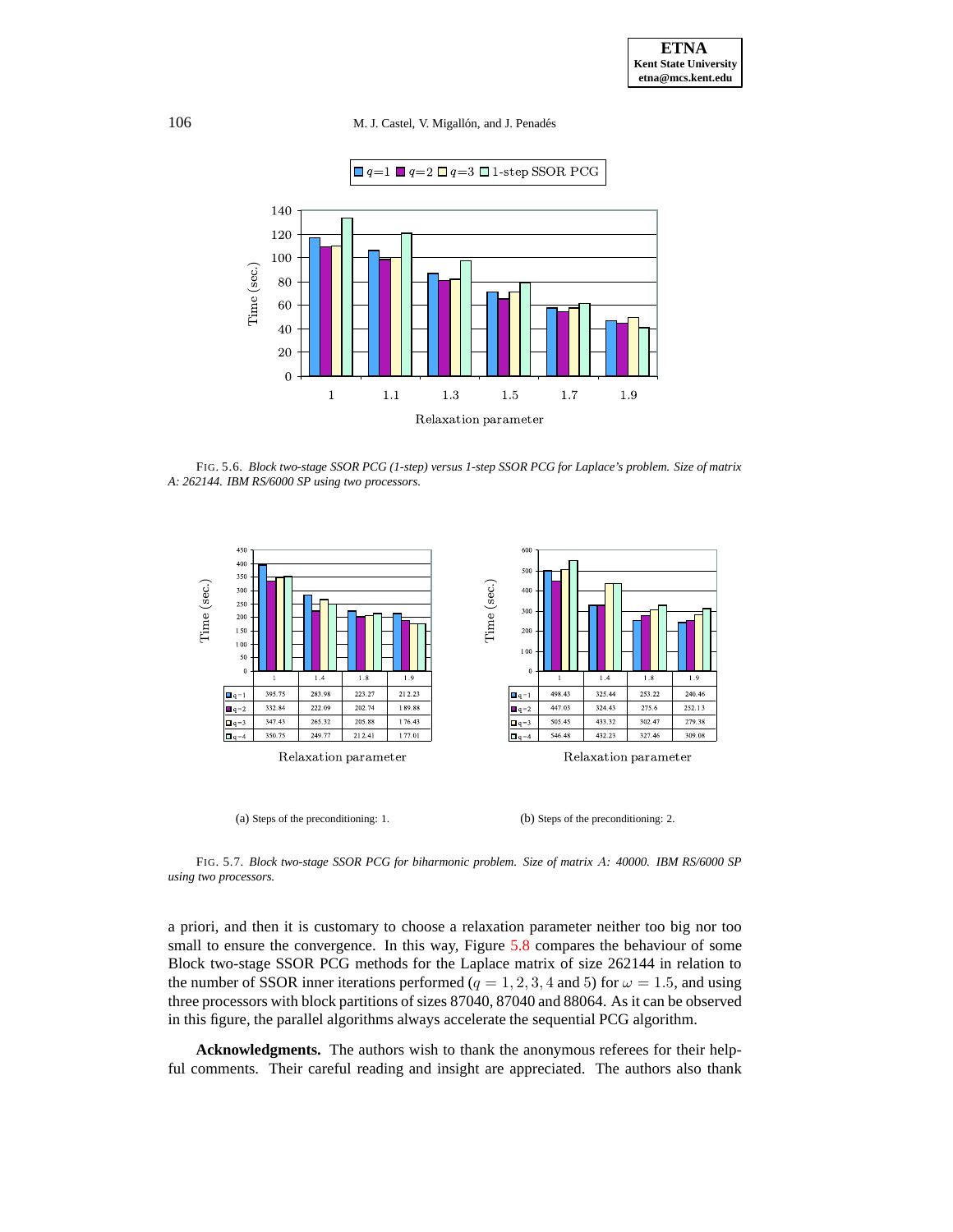#### On parallel two-stage methods for Hermitian positive matrices 107



<span id="page-19-16"></span>FIG. 5.8. *Block two-stage SSOR PCG for Laplace's problem with* w = 1.5*. Size of matrix A: 262144. IBM RS/6000 SP using three processors.*

Daniel B. Szyld for helpful comments on the manuscript. These comments helped improve our presentation.

#### REFERENCES

- <span id="page-19-12"></span>[1] M. BENZI AND D. B. SZYLD, *Existence and uniqueness of splittings for stationary iterative methods with applications to alternating methods*, Numer. Math., 76 (1997), pp. 309–322.
- <span id="page-19-0"></span>[2] A. BERMAN AND R. J. PLEMMONS, *Nonnegative Matrices in the Mathematical Sciences*, Third edition, Academic Press, New York, 1979. Reprinted by SIAM, Philadelphia, 1994.
- <span id="page-19-14"></span>[3] BLAS, *Basic Linear Algebra Subroutine*. Available online from <http://www.netlib.org/index.html>.
- <span id="page-19-6"></span>[4] R. BRU, L. ELSNER, AND M. NEUMANN, *Models of parallel chaotic iteration methods*, Linear Algebra Appl., 103 (1988), pp. 175–192.
- <span id="page-19-8"></span>[5] R. BRU AND R. FUSTER, *Parallel chaotic extrapolated Jacobi method*, Appl. Math. Lett., 3 (1990), pp. 65– 69.
- <span id="page-19-2"></span>[6] R. BRU, V. MIGALLÓN, AND J. PENADÉS, *Chaotic inner-outer iterative schemes*, in Proceedings of the Fifth SIAM Conference on Applied Linear Algebra, J. Lewis, ed., SIAM Press, Philadelphia, 1994, pp. 434–438.
- <span id="page-19-9"></span>[7] , *Chaotic methods for the parallel solution of linear systems*, Computing Systems in Engineering, 6 (1995), pp. 385–390.
- <span id="page-19-3"></span>[8] R. BRU, V. MIGALLÓN, J. PENADÉS, AND D. B. SZYLD, *Parallel, synchronous and asynchronous twostage multisplitting methods*, Electron. Trans. Numer. Anal., 3 (1995), pp. 24–38.
- <span id="page-19-7"></span>[9] M. J. CASTEL, V. MIGALLÓN, AND J. PENADÉS, *Convergence of non-stationary parallel multisplitting methods for Hermitian positive definite matrices*, Math. Comp., 67 (1998), pp. 209–220.
- <span id="page-19-15"></span><span id="page-19-13"></span>[10] , *Block two-stage preconditioners*, Appl. Math. Lett., to appear.
- [11] I. S. DUFF, R. G. GRIMES, AND J. G. LEWIS, *Sparse matrix test problems*, ACM Trans. Math. Software, 15 (1989), pp. 1–14.
- <span id="page-19-4"></span>[12] A. FROMMER AND G. MAYER, *Convergence of relaxed parallel multisplitting methods*, Linear Algebra Appl., 119 (1989), pp. 141–152.
- <span id="page-19-10"></span><span id="page-19-5"></span>[13] , *Parallel interval multisplittings*, Numer. Math., 56 (1989), pp. 255–267.
- [14] A. FROMMER AND B. POHL, *Comparison results for splittings based on overlapping blocks*, in Proceedings of the Fifth SIAM Conference on Applied Linear Algebra, J. Lewis, ed., SIAM Press, Philadelphia, 1994, pp. 29–33.
- <span id="page-19-11"></span>[15] , *A comparison result for multisplittings and waveform relaxation methods*, Numer. Linear Algebra Appl., 2 (1995), pp. 335–346.
- <span id="page-19-1"></span>[16] A. FROMMER AND D. B. SZYLD, H*-splittings and two-stage iterative methods*, Numer. Math., 63 (1992),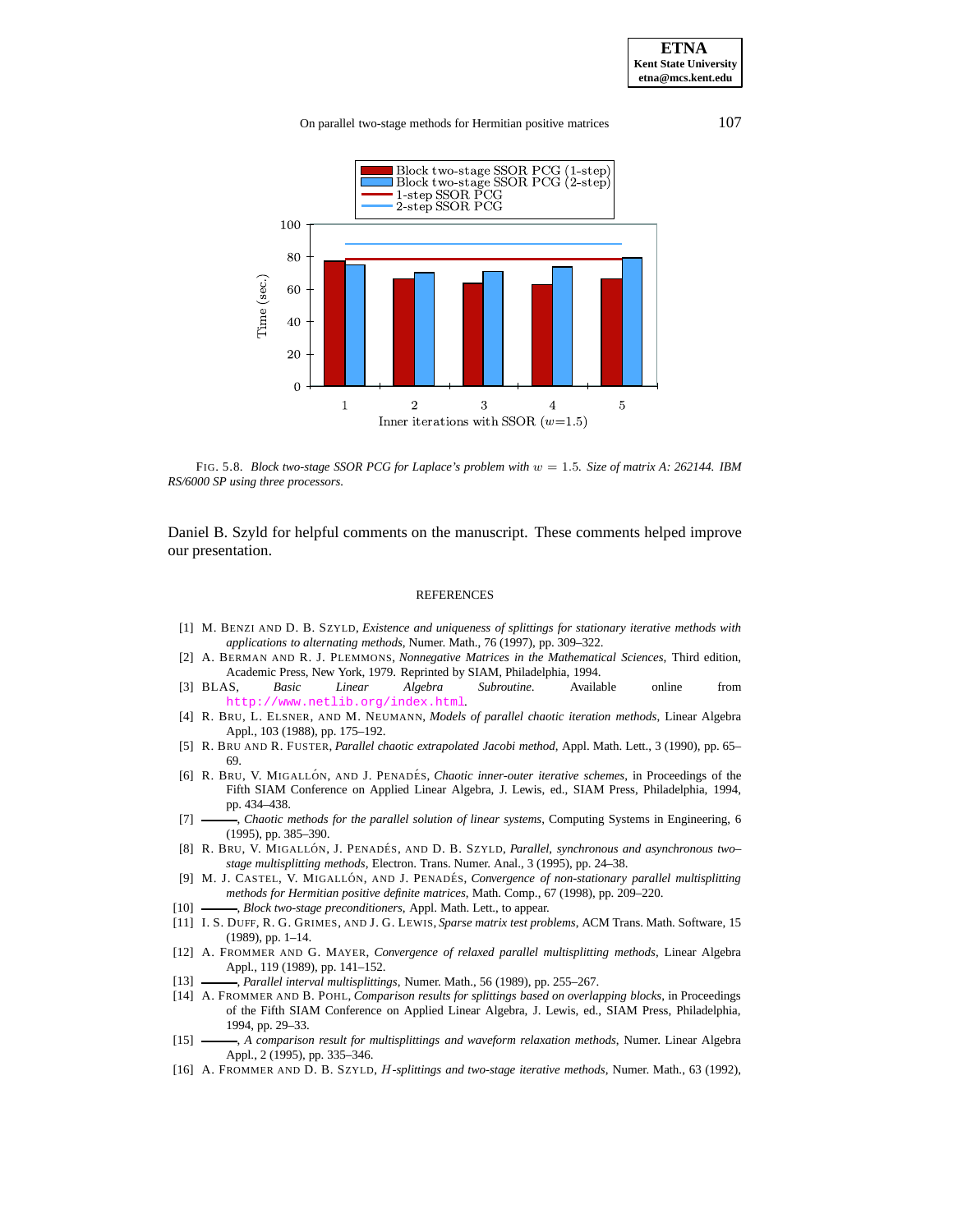pp. 345–356.

- <span id="page-20-7"></span>[17] A. FROMMER AND D. B. SZYLD, *Asynchronous two-stage iterative methods*, Numer. Math., 69 (1994), pp. 141–153.
- <span id="page-20-15"></span>[18] R. FUSTER, V. MIGALLÓN, AND J. PENADÉS, *Non-stationary parallel multisplitting AOR methods*, Electron. Trans. Numer. Anal., 4 (1996), pp. 1–13.
- <span id="page-20-28"></span>[19] A. GEIST, A. BEGUELIN, J. DONGARRA, W. JIANG, R. MANCHEK, AND V. SUNDERAM, PVM 3 User's Guide and Reference Manual. Technical Report ORNL/TM-12187, Oak Ridge National Laboratory, Tennessee, 1994.
- <span id="page-20-30"></span>[20] M. R. HESTENES AND S. R. STEIFEL, *Methods of conjugate gradient for solving linear systems*, J. Research Nat. Bur. Standards, 49 (1952), pp. 409–436.
- <span id="page-20-25"></span><span id="page-20-20"></span>[21] R. A. HORN AND C. A. JOHNSON, *Matrix Analysis*, Cambridge University Press, 1985.
- [22] A. S. HOUSEHOLDER, *The Theory of Matrices in Numerical Analysis*, Blaisdell, Waltham, Massachusetts, 1964. Reprinted by Dover, New York, 1975.
- <span id="page-20-17"></span>[23] C. R. JOHNSON AND R. BRU, *The spectral radius of a product of nonnegative matrices*, Linear Algebra Appl., 141 (1990), pp. 227–240.
- <span id="page-20-19"></span>[24] M. T. JONES AND D. B. SZYLD, *Two-stage multisplitting methods with overlapping blocks*, Numer. Linear Algebra Appl., 3 (1996), pp. 113–124.
- <span id="page-20-16"></span>[25] H. B. KELLER, *On the solution of singular and semidefinite linear systems by iteration*, SIAM J. Numer. Anal., 2 (1965), pp. 281–290.
- <span id="page-20-4"></span>[26] P. J. LANZKRON, D. J. ROSE, AND D. B. SZYLD, *Convergence of nested iterative methods for linear systems*, Numer. Math., 58 (1991), pp. 685–702.
- <span id="page-20-24"></span><span id="page-20-14"></span>[27] K. LO¨ WNER, *Uber ¨ monotone matrixfunktionen*, Math. Z., 38 (1934), pp. 177–216.
- [28] J. MAS, V. MIGALLÓN, J. PENADÉS, AND D. B. SZYLD, *Non-stationary parallel relaxed multisplitting methods*, Linear Algebra Appl., 241/243 (1996), pp. 733–748.
- <span id="page-20-5"></span>[29] V. MIGALLO´ N AND J. PENADE´ S, *Convergence of two-stage iterative methods for Hermitian positive definite matrices*, Appl. Math. Lett., 10 (1997), pp. 79–83.
- <span id="page-20-26"></span><span id="page-20-23"></span>[30] , *The monotonicity of two-stage iterative methods*, Appl. Math. Lett., 12 (1999), pp. 73–76.
- [31] R. NABBEN, *A note on comparison theorems for splittings and multisplittings of Hermitian positive definite matrices*, Linear Algebra Appl., 233 (1995), pp. 67–80.
- <span id="page-20-12"></span>[32] M. NEUMANN AND R. J. PLEMMONS, *Convergence of parallel multisplitting iterative methods for* M*– matrices*, Linear Algebra Appl., 88–89 (1987), pp. 559–573.
- <span id="page-20-6"></span>[33] N. K. NICHOLS, *On the convergence of two-stage iterative processes for solving linear equations*, SIAM J. Numer. Anal., 10 (1973), pp. 460–469.
- <span id="page-20-11"></span>[34] D. P. O'LEARY AND R. E. WHITE, *Multi-splittings of matrices and parallel solution of linear systems*, SIAM J. Algebraic Discrete Methods, 6 (1985), pp. 630–640.
- <span id="page-20-0"></span>[35] J. O'NEIL AND D. B. SZYLD, *A block ordering method for sparse matrices*, SIAM J. Sci. Statist. Comput., 11 (1990), pp. 811–823.
- <span id="page-20-22"></span>[36] J. M. ORTEGA, *Numerical Analysis: A Second Course*, Academic Press, New York, 1972. Reprinted by SIAM, Philadelphia, 1990.
- <span id="page-20-2"></span><span id="page-20-1"></span>[37] J. M. ORTEGA, *Matrix Theory*, Plenum Press, New York, 1987.
- [38] J. M. ORTEGA, *Introduction to Parallel and Vector Solution of Linear Systems*, Plenum Press, New York, 1988.
- <span id="page-20-8"></span>[39] A. M. OSTROWSKI, *Uber ¨ die determinanten mit uberwie ¨ gender hauptdiagonale*, Comment. Math. Helv., 10 (1937), pp. 69–96.
- <span id="page-20-9"></span>[40] J. PENADE´ S, *Metodos ´ Iterativos Paralelos para la Resolucion´ de Sistemas Lineales basados en Multiparticiones*, PhD thesis, Departamento de Tecnología Informática y Computación, Universidad de Alicante, December 1993. In Spanish.
- <span id="page-20-21"></span>[41] W. C. RHEINBOLDT AND J. S. VANDERGRAFT, *A simple approach to the Perron-Frobenius theory for positive operators on general partially-ordered finite-dimensional linear spaces*, Math. Comp., 27 (1973), pp. 139–145.
- <span id="page-20-18"></span>[42] F. ROBERT, M. CHARNAY, AND F. MUSY, *Itérations chaotiques série-parallèle pour des équations nonlineair ´ es de point fixe*, Apl. Mat., 20 (1975), pp. 1–38.
- <span id="page-20-29"></span><span id="page-20-27"></span>[43] H. RUTISHAUSER, *Lectures on Numerical Mathematics*, Birkhäuser Boston, Boston, Massachusetts, 1990.
- [44] Y. SAAD, SPARSKIT: *A basic tool kit for sparse matrix computations*, Technical Report 90-20, Research Institute for Advanced Computer Science, NASA Ames Research Center, Moffet Field, CA, 1990. Second version of SPARSKIT available online from cs.emn.edu/Research/arpa
- <span id="page-20-10"></span>[45] D. B. SZYLD, *Synchronous and asynchronous two-stage multisplitting methods*, in Proceedings of the Fifth SIAM Conference on Applied Linear Algebra, J. Lewis, ed., SIAM Press, Philadelphia, 1994, pp. 39–44.
- <span id="page-20-13"></span>[46] D. B. SZYLD AND M. T. JONES, *Two–stage and multisplitting methods for the parallel solution of linear systems*, SIAM J. Matrix Anal. Appl., 13 (1992), pp. 671–679.
- <span id="page-20-3"></span>[47] R. S. VARGA, *Matrix Iterative Analysis*, Prentice Hall, Englewood Cliffs, New Jersey, 1962. Second Edition,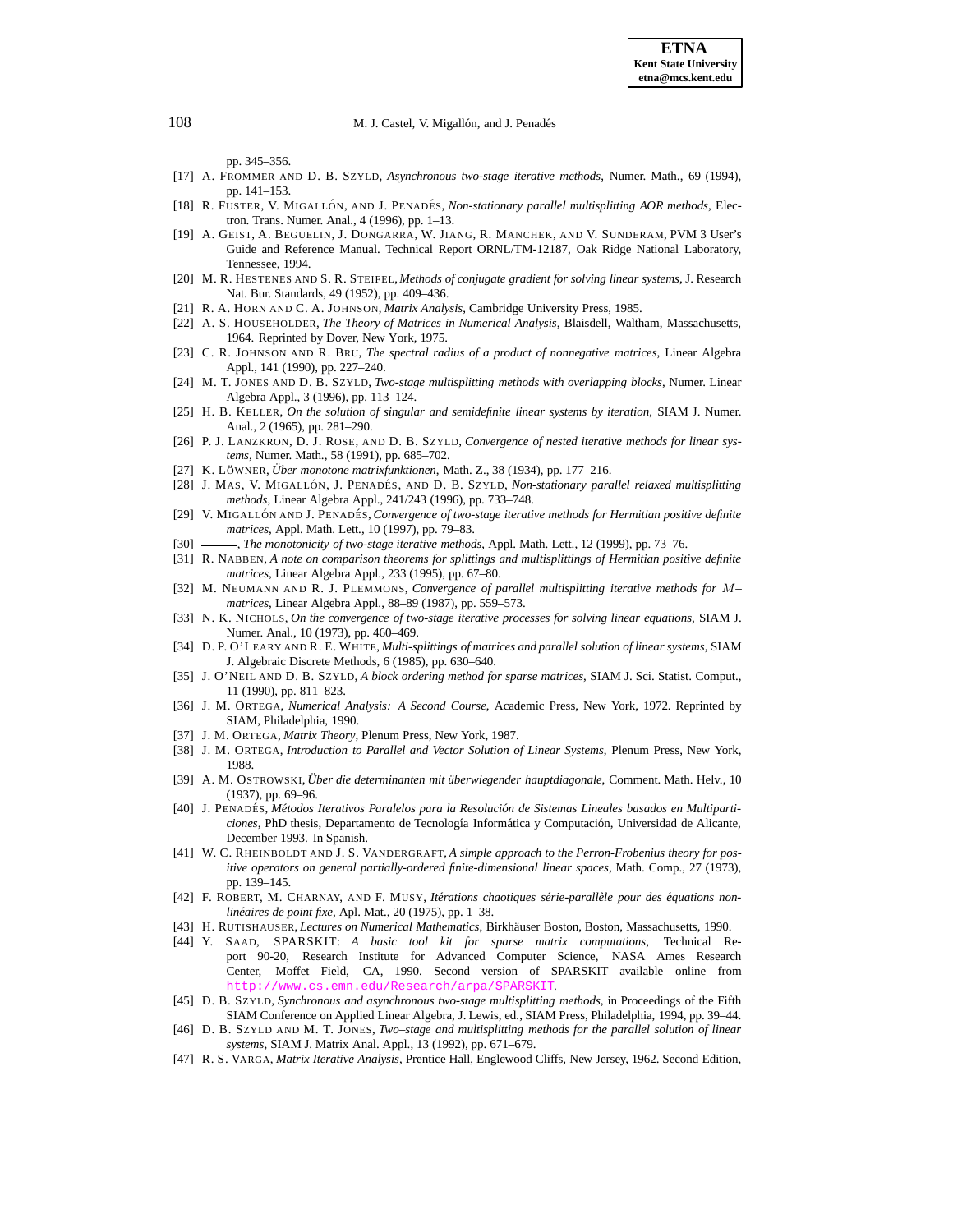On parallel two-stage methods for Hermitian positive matrices 109

revised and expanded, Springer, Berlin, 2000.

- <span id="page-21-1"></span><span id="page-21-0"></span>[48] R. E. WHITE, *Multisplittings and parallel iterative methods*, Comput. Methods Appl. Mech. Engrg., 64 (1987), pp. 567–577.
- [49] , *Multisplitting with different weighting schemes*, SIAM J. Matrix Anal. Appl., 10 (1989), pp. 481–493.
- <span id="page-21-2"></span>[50] , *Multisplitting of a symmetric positive definite matrix*, SIAM J. Matrix Anal. Appl., 11 (1990), pp. 69–
- 82.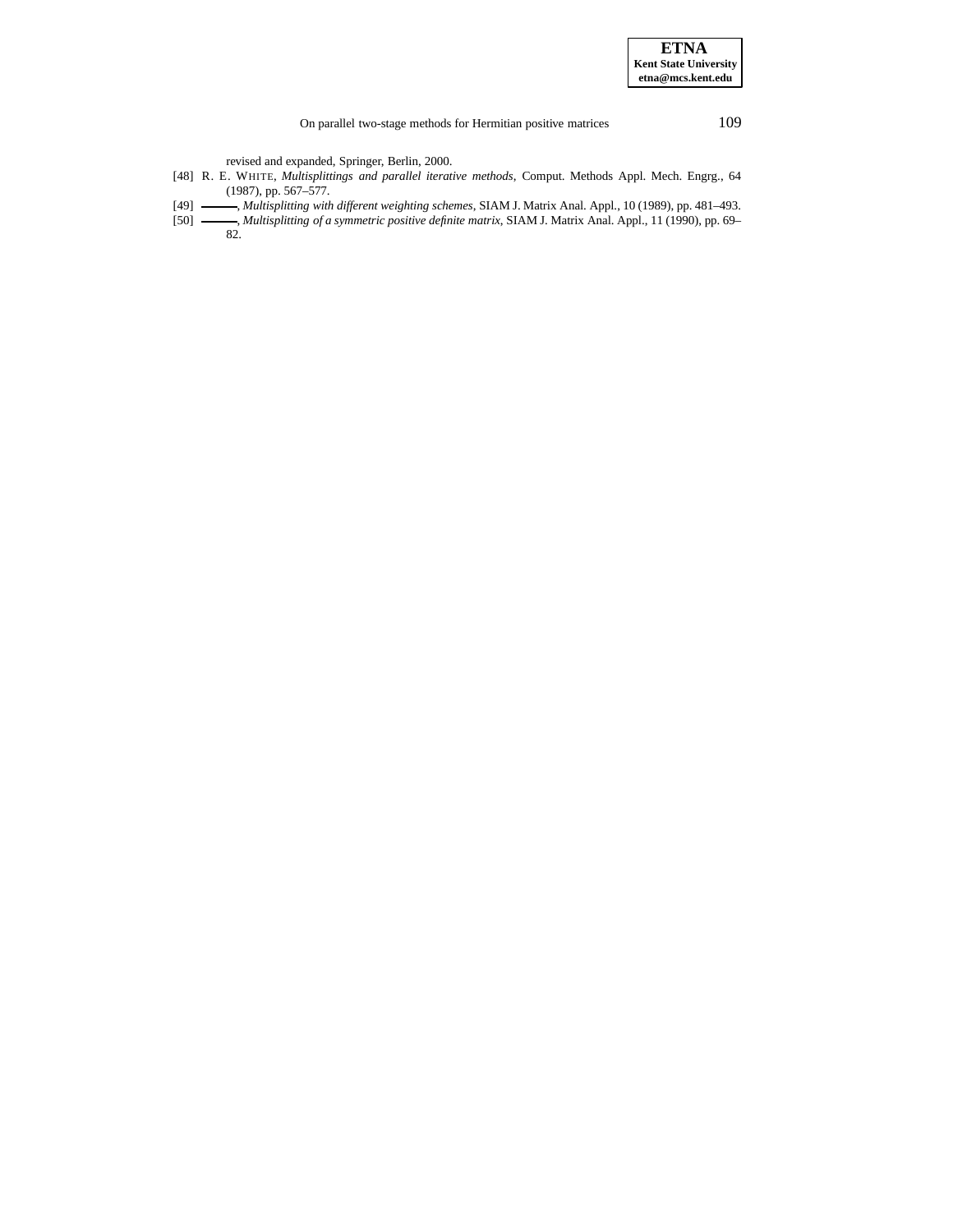110 M. J. Castel, V. Migallón, and J. Penadés

|                |         |                |       |         | IBM RS/6000 SP |          |         | <b>CLUSTER</b> |          |  |
|----------------|---------|----------------|-------|---------|----------------|----------|---------|----------------|----------|--|
| # Proc.        | Size of | q              | Iter. | Par. t. | Seq. t.        | Speed-up | Par. t. | Seq. t.        | Speed-up |  |
|                | blocks  |                |       |         |                |          |         |                |          |  |
| $\overline{2}$ |         | 1              | 4337  | 8.5     | 8.88           | 1.04     | 41.92   | 42.14          | 0.99     |  |
|                |         | 2              | 2412  | 6.35    | 8.24           | 1.29     | 30.49   | 37.85          | 1.24     |  |
|                |         | 3              | 1741  | 5.74    | 8.34           | 1.45     | 26.95   | 37.80          | 1.40     |  |
|                | 2048    | 4              | 1400  | 5.60    | 8.66           | 1.54     | 25.96   | 38.80          | 1.49     |  |
|                | 2048    | 5              | 1194  | 5.57    | 8.97           | 1.61     | 26.06   | 40.27          | 1.54     |  |
| 3              |         | 1              | 4428  | 9.19    | 9.18           | 0.99     | 44.19   | 43.74          | 0.98     |  |
|                |         | 2              | 2506  | 6.30    | 8.57           | 1.36     | 29.52   | 39.25          | 1.32     |  |
|                | 1344    | 3              | 1804  | 5.43    | 8.61           | 1.58     | 25.25   | 39.51          | 1.56     |  |
|                | 1344    | 4              | 1503  | 5.09    | 9.04           | 1.77     | 23.87   | 40.96          | 1.71     |  |
|                | 1408    | 5              | 1300  | 4.98    | 9.99           | 2.00     | 23.20   | 43.05          | 1.85     |  |
| 4              |         | 1              | 4513  | 10.76   | 9.47           | 0.88     | 51.14   | 44.38          | 0.86     |  |
|                | 1024    | $\overline{c}$ | 2593  | 7.03    | 8.72           | 1.24     | 33.37   | 39.54          | 1.18     |  |
|                | 1024    | 3              | 1932  | 5.86    | 8.97           | 1.53     | 27.57   | 39.96          | 1.44     |  |
|                | 1024    | 4              | 1599  | 5.35    | 9.47           | 1.77     | 25.10   | 41.76          | 1.66     |  |
|                | 1024    | 5              | 1399  | 5.15    | 10.09          | 1.95     | 23.99   | 44.18          | 1.84     |  |

TABLE 5.2

<span id="page-22-0"></span>*Block two-stage methods with Gauss-Seidel inner iterations for Laplace's problem. Size of matrix* A*: 4096.*

|           |       |         | IBM $RS/6000$ SP |          | <b>CLUSTER</b> |         |          |  |
|-----------|-------|---------|------------------|----------|----------------|---------|----------|--|
| #         |       |         |                  |          |                |         |          |  |
| Proc.     | Iter. | Par. t. | Seq. t.          | Speed-up | Par. t.        | Seq. t. | Speed-up |  |
| 2         | 235   | 13.55   | 26.25            | 1.93     | 90.77          | 177.82  | 1.95     |  |
| 3         | 296   | 7.46    | 19.14            | 2.56     | 55.50          | 157.77  | 2.84     |  |
|           | 362   | 5.24    | 16.06            | 3.06     | 41.30          | 149.49  | 3.61     |  |
| TABLE 5.3 |       |         |                  |          |                |         |          |  |

<span id="page-22-1"></span>*Block-Jacobi for Laplace's problem. Size of matrix* A*: 4096.*

|                  |                  |       | $#$ Inner Iter. $=$                         | $#$ Inner Iter. $=$                |         |  |  |  |
|------------------|------------------|-------|---------------------------------------------|------------------------------------|---------|--|--|--|
|                  |                  |       | $\max(1, q - \left[\frac{Niter}{k}\right])$ | $q + \left[\frac{Niter}{k}\right]$ |         |  |  |  |
| $\boldsymbol{q}$ | $\boldsymbol{k}$ | Iter. | Par. t.                                     |                                    | Par. t. |  |  |  |
| 1                | 250              | 4428  | 9.19                                        | 1681                               | 5.60    |  |  |  |
| 5                | 250              | 2494  | 6.25                                        | 1115                               | 5.12    |  |  |  |
| 6                | 250              | 1694  | 5.05                                        | 1043                               | 5.20    |  |  |  |
| 7                | 250              | 1250  | 4.78                                        | 980                                | 5.22    |  |  |  |
| 8                | 250              | 1122  | 4.88                                        | 932                                | 5.35    |  |  |  |
| 1                | 500              | 4428  | 9.19                                        | 2162                               | 6.08    |  |  |  |
| 5                | 500              | 1482  | 5.03                                        | 1210                               | 5.04    |  |  |  |
| 6                | 500              | 1254  | 4.91                                        | 1112                               | 5.07    |  |  |  |
| 7                | 500              | 1115  | 4.94                                        | 1036                               | 5.13    |  |  |  |
| TABLE 5.4        |                  |       |                                             |                                    |         |  |  |  |

<span id="page-22-2"></span>*Block two-stage methods with Gauss-Seidel inner iterations for Laplace's problem. Size of matrix* A*: 4096. IBM RS/6000 SP using three processors.*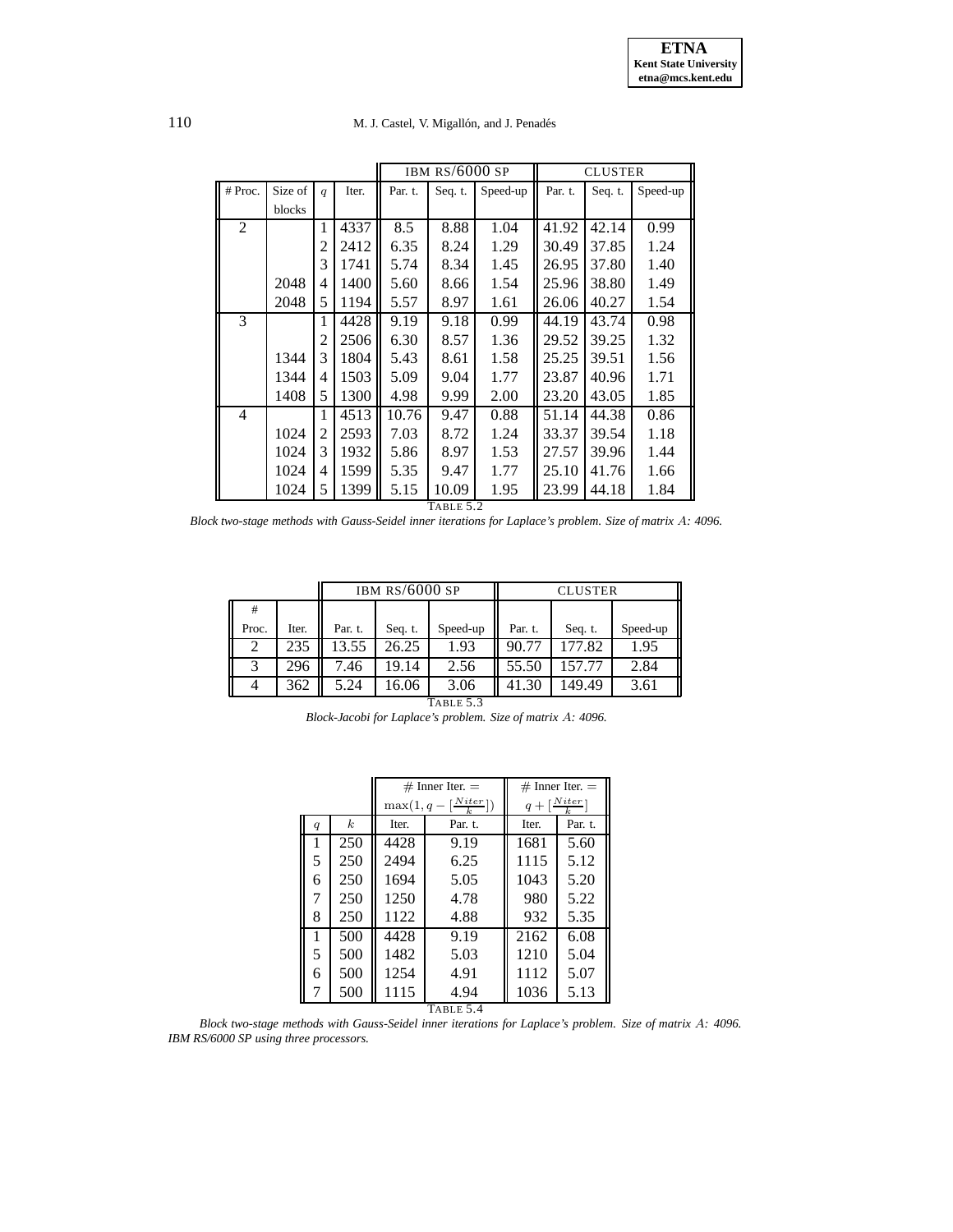On parallel two-stage methods for Hermitian positive matrices 111

|       |                | $\omega = 1.2$ |          | $\omega = 1.4$ |          | $\omega = 1.6$ |          |
|-------|----------------|----------------|----------|----------------|----------|----------------|----------|
|       | q              | Iter.          | Time     | Iter.          | Time     | Iter.          | Time     |
| 4096  | 2              | 451488         | 2222.18  | 368562         | 1812.82  | 313507         | 1543.73  |
|       | 3              | 373215         | 2497.43  | 318090         | 2125.96  | 279363         | 1869.03  |
|       | 4              | 334473         | 2829.03  | 293481         | 2482.21  | 263936         | 2231.12  |
|       | 6              | 296216         | 3556.91  | 269384         | 3234.95  | 249737         | 2997.69  |
| 10000 | $\mathfrak{D}$ | 3916601        | 26942.73 | 1878772        | 21525.19 | 1499680        | 17189.03 |
|       |                | 2417216        | 26792.23 | 1550807        | 24834.74 | 1288571        | 20630.13 |

TABLE 5.5

<span id="page-23-0"></span>*Block two-stage SSOR for the biharmonic problem. IBM RS/6000 SP using two processors.*

|                  |                          |                        | Laplace                | Biharmonic             |                        |  |  |  |  |
|------------------|--------------------------|------------------------|------------------------|------------------------|------------------------|--|--|--|--|
|                  |                          | 2 proc.                | 4 proc.                | $\overline{2}$ proc.   | 4 proc.                |  |  |  |  |
| $\boldsymbol{m}$ | $\boldsymbol{q}$         | $\text{cond}(\hat{A})$ | $\text{cond}(\hat{A})$ | $\text{cond}(\hat{A})$ | $\text{cond}(\hat{A})$ |  |  |  |  |
| 1                | $\mathbf{1}$             | 66.67                  | 76.89                  | 7227.35                | 8669.72                |  |  |  |  |
|                  |                          | 39.84                  | 50.03                  | 4686.32                | 6116.39                |  |  |  |  |
|                  | $\frac{2}{3}$            | 31.53                  | 41.80                  | 3904.07                | 5359.72                |  |  |  |  |
|                  | $\overline{\mathcal{A}}$ | 27.66                  | 37.96                  | 3532.66                | 5008.51                |  |  |  |  |
|                  | 5                        | 25.47                  | 35.79                  | 3317.80                | 4808.51                |  |  |  |  |
| $\overline{2}$   | $\mathbf{1}$             | 35.59                  | 38.69                  | 3613.92                | 4335.11                |  |  |  |  |
|                  | $\frac{2}{3}$            | 20.17                  | 25.26                  | 2343.41                | 3058.44                |  |  |  |  |
|                  |                          | 16.02                  | 21.15                  | 1952.28                | 2680.11                |  |  |  |  |
|                  | $\overline{\mathcal{A}}$ | 14.08                  | 19.23                  | 1766.58                | 2504.50                |  |  |  |  |
|                  | 5                        | 12.99                  | 18.14                  | 1659.15                | 2404.50                |  |  |  |  |
| $\overline{3}$   | $\overline{1}$           | 22.56                  | 25.96                  | 2409.45                | 2890.24                |  |  |  |  |
|                  |                          | 13.62                  | 17.01                  | 1562.44                | 2039.13                |  |  |  |  |
|                  | $\frac{2}{3}$            | 10.85                  | 14.27                  | 1301.69                | 1786.90                |  |  |  |  |
|                  | $\overline{\mathbf{4}}$  | 9.56                   | 12.99                  | 1177.88                | 1669.83                |  |  |  |  |
|                  | 5                        | 8.83                   | 12.26                  | 1106.26                | 1603.17                |  |  |  |  |
| $\overline{4}$   | $\overline{1}$           | 17.04                  | 19.60                  | 1807.21                | 2167.80                |  |  |  |  |
|                  | $\frac{2}{3}$            | 10.34                  | 12.88                  | 1171.95                | 1592.47                |  |  |  |  |
|                  |                          | 8.26                   | 10.83                  | 976.39                 | 1340.30                |  |  |  |  |
|                  | $\overline{\mathbf{4}}$  | 7.30                   | 9.87                   | 883.54                 | 1252.50                |  |  |  |  |
|                  | 5                        | 6.75                   | 9.33                   | 829.82                 | 1202.50                |  |  |  |  |
| 5                | $\overline{1}$           | 13.74                  | 15.78                  | 1445.87                | 1734.34                |  |  |  |  |
|                  | $\frac{2}{3}$            | 8.37                   | 10.41                  | 937.66                 | 1223.67                |  |  |  |  |
|                  |                          | 6.72                   | 8.77                   | 781.21                 | 1072.34                |  |  |  |  |
|                  | $\overline{4}$           | 5.94                   | 8                      | 706.93                 | 1002.10                |  |  |  |  |
|                  | 5                        | 5.51                   | 7.56                   | 663.96                 | 962.10                 |  |  |  |  |
| $\overline{6}$   | ī                        | 11.53                  | 13.23                  | 1204.97                | 1445.37                |  |  |  |  |
|                  | $\frac{2}{3}$            | 7.07                   | 8.76                   | 781.47                 | 1019.81                |  |  |  |  |
|                  |                          | 5.68                   | 7.39                   | 651.09                 | 893.70                 |  |  |  |  |
|                  | $\overline{4}$           | 5.04                   | 6.75                   | 589.19                 | 835.16                 |  |  |  |  |
|                  | 5                        | 4.68                   | 6.39                   | 553.38                 | 801.83                 |  |  |  |  |
| TABLE 5.6        |                          |                        |                        |                        |                        |  |  |  |  |

<span id="page-23-1"></span>*Condition number of matrix* Aˆ*, using symmetric Gauss-Seidel inner iterations. Laplace matrix 1024, cond(*A*)=440.68. Biharmonic matrix 1024, cond(*A*)=65549.09.*